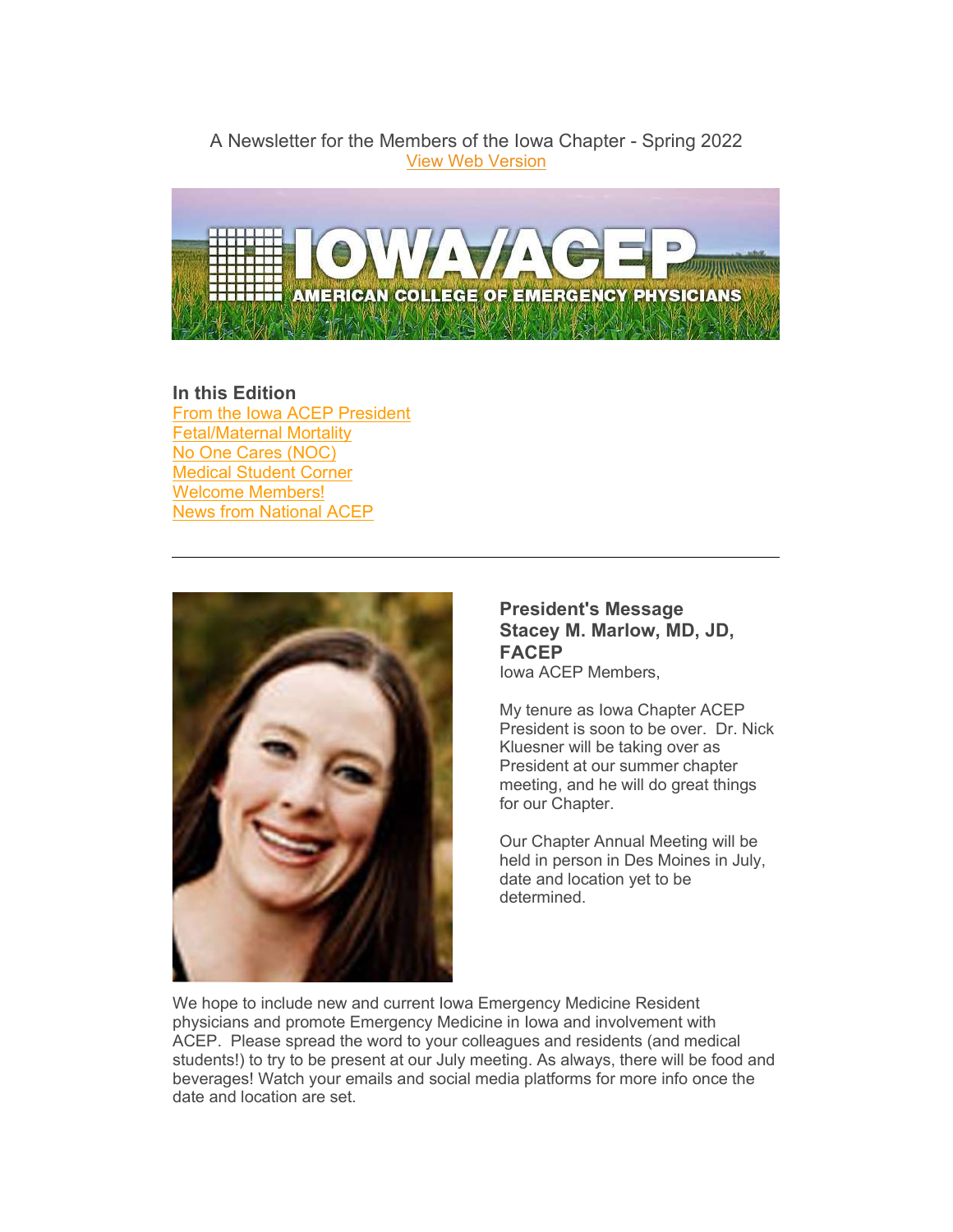I am honored to have served as your Iowa Chapter President for the last two years, and I look forward to continuing to serve as Immediate Past President for the next two years.

I will be at the annual Scientific Assembly in San Francisco this fall, and I look forward to seeing you all in person there as well. I have never been to San Francisco and am looking forward to seeing the Bay Area in addition to attending the Council Meeting on behalf of Iowa Emergency Medicine.

So cheers to the next phase, and welcome Dr. Nick Kluesner!

# <span id="page-1-0"></span>**Fetal/Maternal Mortality Thomas E. Benzoni, DO, FACEP**

Given the above and the recent push on [fetal/maternal mortality](https://elink.clickdimensions.com/c/7/eyJhaSI6NjEzMDk3MDgsImUiOiJlY29yZG92YUBhY2VwLm9yZyIsInJpIjoiY29udGFjdC1iZjJkYjBjOTMxZGNlYzExYTlkMGM3MGI1MWJiYTNhYi03M2VhYjdmNzNkZWI0ZThhYWZiYzI2YzAyYzhjOTdmNSIsInJxIjoiMDItYjIyMTY1LTZkYTE0NDk3YTMxMzRhYTI5ZWIyNTk3NTZkNTBiMjA4IiwicGgiOm51bGwsIm0iOmZhbHNlLCJ1aSI6IjIiLCJ1biI6IlByZXNpZGVudCIsInUiOiJodHRwczovL3d3dy5jb21tb253ZWFsdGhmdW5kLm9yZy9wdWJsaWNhdGlvbnMvaXNzdWUtYnJpZWZzLzIwMjIvYXByL2hlYWx0aC1hbmQtaGVhbHRoLWNhcmUtd29tZW4tcmVwcm9kdWN0aXZlLWFnZT9fY2xkZWU9VExqWFRleTVocHdHNEJCOGFvRDVrTjBZRmphaTZtMmFySGwzSTlaVTFfNzRrUlpsOVp6WW9RMW82Z2RBaTdxViZyZWNpcGllbnRpZD1jb250YWN0LWJmMmRiMGM5MzFkY2VjMTFhOWQwYzcwYjUxYmJhM2FiLTczZWFiN2Y3M2RlYjRlOGFhZmJjMjZjMDJjOGM5N2Y1JmVzaWQ9MmQwOTgxMTUtMjFlYy1lYzExLWE5ZDAtYzcwYjUxYmJhM2FiIn0/jBaSb-yOm5VySpZSk6F2wg) in lowa, I have a few concerns. You likey share them. I'm concerned that, enablers that we are, the EM community will take responsibility for this. I would suggest a cautious approach. E.g., you could make our buyin contingent on OB adopting the primary care model for OB care, longitudinal, with an identified individual PCP, who sees them throughout their "episode of care." (6 weeks before (+) pregnancy test through 1 year postpartum or whenever the risk from the end of pregnancy is at baseline.)

# <span id="page-1-1"></span>**No One Cares (NOC) Thomas E. Benzoni, DO, FACEP**

"NOC" is a venerable abbreviation from the good ole days that didn't exist. It's the ablative form, truncated, of nox, noctis (f) night. Nox, nocits, noctis, noctis, nocte. Thanks, Fr. Charles Hurkes, OMI (RIP).

## **At night.**

At night, like in space, "no one can hear you scream." These last few years have felt like being in space, screaming, without being heard. There is, in my opinion (I won't add "humble opinion" as you'd call me out as a hypocrite and a lying one at that) the meaning of night.

#### **No One Cares**

We've watched colleagues and friends (often the same) disrespected even as they put their lives on the line. One of my colleagues was accosted at a gas station while fueling up, outside, in scrubs, for spreading COVID. They were tired, coming off another discouraging shift. And had to endure the spittle of an ignorant entitled stranger.

#### **No One Cares**

We've seen lying at the highest levels of government, many ridiculing such simple measures as masking and vaccines for the money and fame that flow through social media. And we've seen that lying get reinforced because that makes money.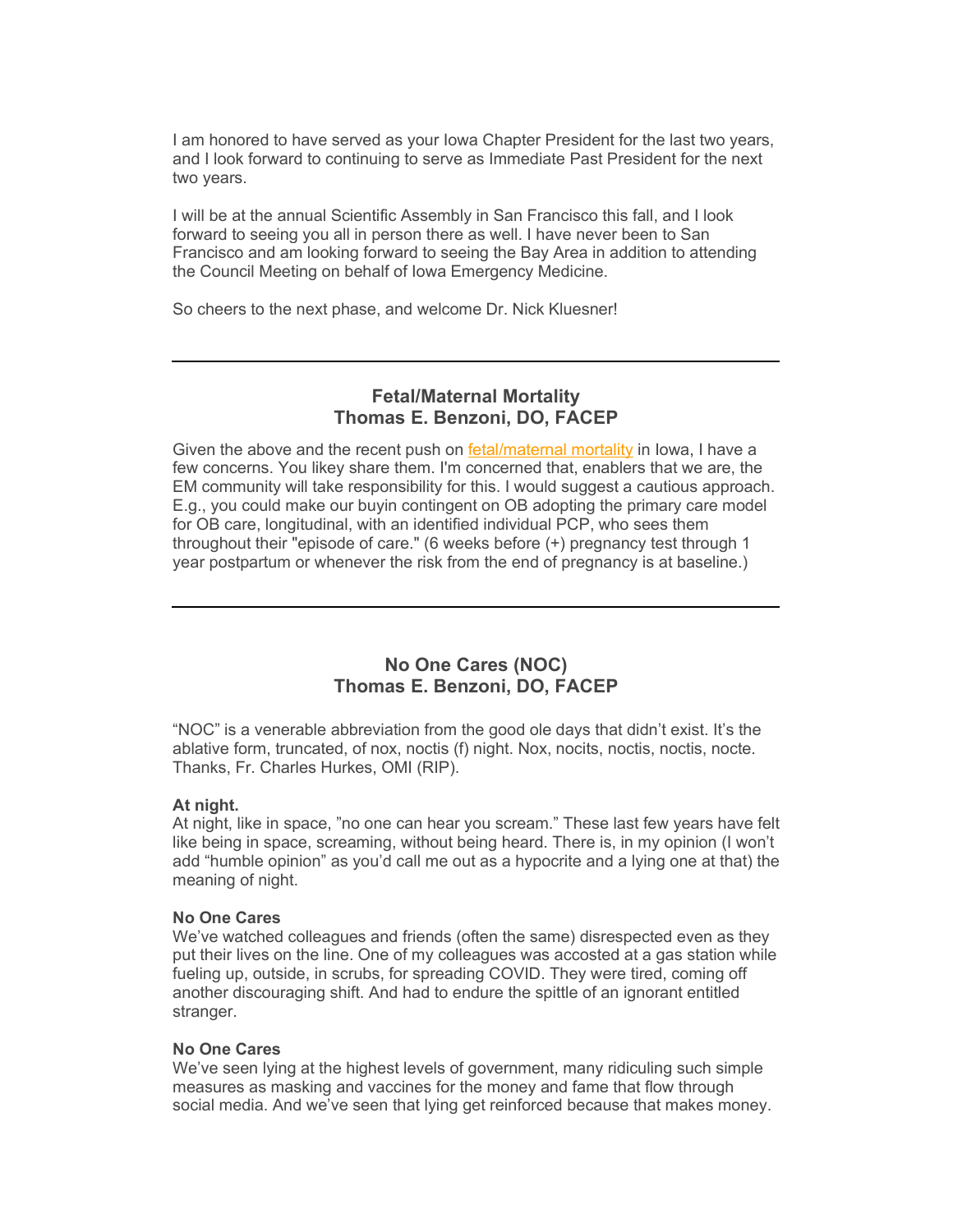Blood money. Because some died unnecessarily for these false idols. Others took the lies to a higher level still, sneaking off to states with closed vaccine registries for a surreptitious immunization then getting back on the cable opinion channels. The most egregious offenses were committed by those pretenders calling themselves physicians while using their degrees to push falsehoods from which they directly profited. It's enough to make one bitter. Understandable.

#### **No One Cares**

There has been plenty of opportunity these last few years to experience a ["dark](https://elink.clickdimensions.com/c/7/eyJhaSI6NjEzMDk3MDgsImUiOiJlY29yZG92YUBhY2VwLm9yZyIsInJpIjoiY29udGFjdC1iZjJkYjBjOTMxZGNlYzExYTlkMGM3MGI1MWJiYTNhYi03M2VhYjdmNzNkZWI0ZThhYWZiYzI2YzAyYzhjOTdmNSIsInJxIjoiMDItYjIyMTY1LTZkYTE0NDk3YTMxMzRhYTI5ZWIyNTk3NTZkNTBiMjA4IiwicGgiOm51bGwsIm0iOmZhbHNlLCJ1aSI6IjMiLCJ1biI6Ik5PQyIsInUiOiJKb2huIG9mIHRoZSBDcm9zcyBodHRwczovL2VuLndpa2lwZWRpYS5vcmcvd2lraS9EYXJrX05pZ2h0X29mX3RoZV9Tb3VsP19jbGRlZT1UTGpYVGV5NWhwd0c0QkI4YW9ENWtOMFlGamFpNm0yYXJIbDNJOVpVMV83NGtSWmw5WnpZb1ExbzZnZEFpN3FWJnJlY2lwaWVudGlkPWNvbnRhY3QtYmYyZGIwYzkzMWRjZWMxMWE5ZDBjNzBiNTFiYmEzYWItNzNlYWI3ZjczZGViNGU4YWFmYmMyNmMwMmM4Yzk3ZjUmZXNpZD0yZDA5ODExNS0yMWVjLWVjMTEtYTlkMC1jNzBiNTFiYmEzYWIifQ/5efaLjpHXkQl4pJKTjpDxA)  [night of the soul.](https://elink.clickdimensions.com/c/7/eyJhaSI6NjEzMDk3MDgsImUiOiJlY29yZG92YUBhY2VwLm9yZyIsInJpIjoiY29udGFjdC1iZjJkYjBjOTMxZGNlYzExYTlkMGM3MGI1MWJiYTNhYi03M2VhYjdmNzNkZWI0ZThhYWZiYzI2YzAyYzhjOTdmNSIsInJxIjoiMDItYjIyMTY1LTZkYTE0NDk3YTMxMzRhYTI5ZWIyNTk3NTZkNTBiMjA4IiwicGgiOm51bGwsIm0iOmZhbHNlLCJ1aSI6IjMiLCJ1biI6Ik5PQyIsInUiOiJKb2huIG9mIHRoZSBDcm9zcyBodHRwczovL2VuLndpa2lwZWRpYS5vcmcvd2lraS9EYXJrX05pZ2h0X29mX3RoZV9Tb3VsP19jbGRlZT1UTGpYVGV5NWhwd0c0QkI4YW9ENWtOMFlGamFpNm0yYXJIbDNJOVpVMV83NGtSWmw5WnpZb1ExbzZnZEFpN3FWJnJlY2lwaWVudGlkPWNvbnRhY3QtYmYyZGIwYzkzMWRjZWMxMWE5ZDBjNzBiNTFiYmEzYWItNzNlYWI3ZjczZGViNGU4YWFmYmMyNmMwMmM4Yzk3ZjUmZXNpZD0yZDA5ODExNS0yMWVjLWVjMTEtYTlkMC1jNzBiNTFiYmEzYWIifQ/5efaLjpHXkQl4pJKTjpDxA)" It's enough to make you despair. Sadly, it's driven some, [Dr.](https://elink.clickdimensions.com/c/7/eyJhaSI6NjEzMDk3MDgsImUiOiJlY29yZG92YUBhY2VwLm9yZyIsInJpIjoiY29udGFjdC1iZjJkYjBjOTMxZGNlYzExYTlkMGM3MGI1MWJiYTNhYi03M2VhYjdmNzNkZWI0ZThhYWZiYzI2YzAyYzhjOTdmNSIsInJxIjoiMDItYjIyMTY1LTZkYTE0NDk3YTMxMzRhYTI5ZWIyNTk3NTZkNTBiMjA4IiwicGgiOm51bGwsIm0iOmZhbHNlLCJ1aSI6IjQiLCJ1biI6IiIsInUiOiJodHRwczovL3d3dy5ueXRpbWVzLmNvbS8yMDIwLzA0LzI3L255cmVnaW9uL25ldy15b3JrLWNpdHktZG9jdG9yLXN1aWNpZGUtY29yb25hdmlydXMuaHRtbD9fY2xkZWU9VExqWFRleTVocHdHNEJCOGFvRDVrTjBZRmphaTZtMmFySGwzSTlaVTFfNzRrUlpsOVp6WW9RMW82Z2RBaTdxViZyZWNpcGllbnRpZD1jb250YWN0LWJmMmRiMGM5MzFkY2VjMTFhOWQwYzcwYjUxYmJhM2FiLTczZWFiN2Y3M2RlYjRlOGFhZmJjMjZjMDJjOGM5N2Y1JmVzaWQ9MmQwOTgxMTUtMjFlYy1lYzExLWE5ZDAtYzcwYjUxYmJhM2FiIn0/AJ7zjTtLQcuv8N-EFB4eSw)  [Lorna Breen](https://elink.clickdimensions.com/c/7/eyJhaSI6NjEzMDk3MDgsImUiOiJlY29yZG92YUBhY2VwLm9yZyIsInJpIjoiY29udGFjdC1iZjJkYjBjOTMxZGNlYzExYTlkMGM3MGI1MWJiYTNhYi03M2VhYjdmNzNkZWI0ZThhYWZiYzI2YzAyYzhjOTdmNSIsInJxIjoiMDItYjIyMTY1LTZkYTE0NDk3YTMxMzRhYTI5ZWIyNTk3NTZkNTBiMjA4IiwicGgiOm51bGwsIm0iOmZhbHNlLCJ1aSI6IjQiLCJ1biI6IiIsInUiOiJodHRwczovL3d3dy5ueXRpbWVzLmNvbS8yMDIwLzA0LzI3L255cmVnaW9uL25ldy15b3JrLWNpdHktZG9jdG9yLXN1aWNpZGUtY29yb25hdmlydXMuaHRtbD9fY2xkZWU9VExqWFRleTVocHdHNEJCOGFvRDVrTjBZRmphaTZtMmFySGwzSTlaVTFfNzRrUlpsOVp6WW9RMW82Z2RBaTdxViZyZWNpcGllbnRpZD1jb250YWN0LWJmMmRiMGM5MzFkY2VjMTFhOWQwYzcwYjUxYmJhM2FiLTczZWFiN2Y3M2RlYjRlOGFhZmJjMjZjMDJjOGM5N2Y1JmVzaWQ9MmQwOTgxMTUtMjFlYy1lYzExLWE5ZDAtYzcwYjUxYmJhM2FiIn0/AJ7zjTtLQcuv8N-EFB4eSw) among them, to extremes. Yes, we must "speak her name" and that of countless others. Because NOC.

Like many other throw-out-there-easy phrases, this is best dealt with by the same means as we deal with any pestilence: examination in the sunlight, exposure, disinfection. Most importantly, it must be looked at squarely and its right to existence challenged openly and fearlessly.

#### **Antisepsis for NOC disease**

If it likes cold, warm it. If it likes dark, illuminate it. If it likes silence, speak of it. If it likes fighting, laugh at it. If it likes existence, cancel it. Yes, lean into cancel culture. Cancel culture is a great gift. ["Avoid loud and aggressive persons; they are](https://elink.clickdimensions.com/c/7/eyJhaSI6NjEzMDk3MDgsImUiOiJlY29yZG92YUBhY2VwLm9yZyIsInJpIjoiY29udGFjdC1iZjJkYjBjOTMxZGNlYzExYTlkMGM3MGI1MWJiYTNhYi03M2VhYjdmNzNkZWI0ZThhYWZiYzI2YzAyYzhjOTdmNSIsInJxIjoiMDItYjIyMTY1LTZkYTE0NDk3YTMxMzRhYTI5ZWIyNTk3NTZkNTBiMjA4IiwicGgiOm51bGwsIm0iOmZhbHNlLCJ1aSI6IjUiLCJ1biI6IiIsInUiOiJodHRwczovL3d3dy5kZXNpZGVyYXRhLmNvbS9kZXNpZGVyYXRhLmh0bWw_X2NsZGVlPVRMalhUZXk1aHB3RzRCQjhhb0Q1a04wWUZqYWk2bTJhckhsM0k5WlUxXzc0a1JabDlaellvUTFvNmdkQWk3cVYmcmVjaXBpZW50aWQ9Y29udGFjdC1iZjJkYjBjOTMxZGNlYzExYTlkMGM3MGI1MWJiYTNhYi03M2VhYjdmNzNkZWI0ZThhYWZiYzI2YzAyYzhjOTdmNSZlc2lkPTJkMDk4MTE1LTIxZWMtZWMxMS1hOWQwLWM3MGI1MWJiYTNhYiJ9/0qefhK36ybkYdzJIVbNIcg)  [vexatious to the spirit.](https://elink.clickdimensions.com/c/7/eyJhaSI6NjEzMDk3MDgsImUiOiJlY29yZG92YUBhY2VwLm9yZyIsInJpIjoiY29udGFjdC1iZjJkYjBjOTMxZGNlYzExYTlkMGM3MGI1MWJiYTNhYi03M2VhYjdmNzNkZWI0ZThhYWZiYzI2YzAyYzhjOTdmNSIsInJxIjoiMDItYjIyMTY1LTZkYTE0NDk3YTMxMzRhYTI5ZWIyNTk3NTZkNTBiMjA4IiwicGgiOm51bGwsIm0iOmZhbHNlLCJ1aSI6IjUiLCJ1biI6IiIsInUiOiJodHRwczovL3d3dy5kZXNpZGVyYXRhLmNvbS9kZXNpZGVyYXRhLmh0bWw_X2NsZGVlPVRMalhUZXk1aHB3RzRCQjhhb0Q1a04wWUZqYWk2bTJhckhsM0k5WlUxXzc0a1JabDlaellvUTFvNmdkQWk3cVYmcmVjaXBpZW50aWQ9Y29udGFjdC1iZjJkYjBjOTMxZGNlYzExYTlkMGM3MGI1MWJiYTNhYi03M2VhYjdmNzNkZWI0ZThhYWZiYzI2YzAyYzhjOTdmNSZlc2lkPTJkMDk4MTE1LTIxZWMtZWMxMS1hOWQwLWM3MGI1MWJiYTNhYiJ9/0qefhK36ybkYdzJIVbNIcg)" It can go too far if taken literally: Matthew 5:29-30. (Read it yourself in your preferred interpretation; know the context, though.)

Get rid of those anti-social media accounts. Watch cat videos or Dr. Glaucomflecken. Cancel the haters. Clean up your intake.Nice start. Look up, look around. You are working with people that care. (I still like "people who care" but I'm told that's wrong. I don't care.) You are working with people who care. (There, a bit of rebellion. Don't you feel better already?!)

Look what you've done! Depending on your generation, you participated in EM's birth, helped its adolescence, ushered it into adulthood or are seeing its full maturity. (Let's skip the senescence part. Allegories only go so far.)

You have colleagues who care. Even in other parts of the hospital! I so remember the kindness of the Blank staff when, as the adult ER was getting hit HARD with COVID. I don't work directly with them, but this was too cool (3/22/2020):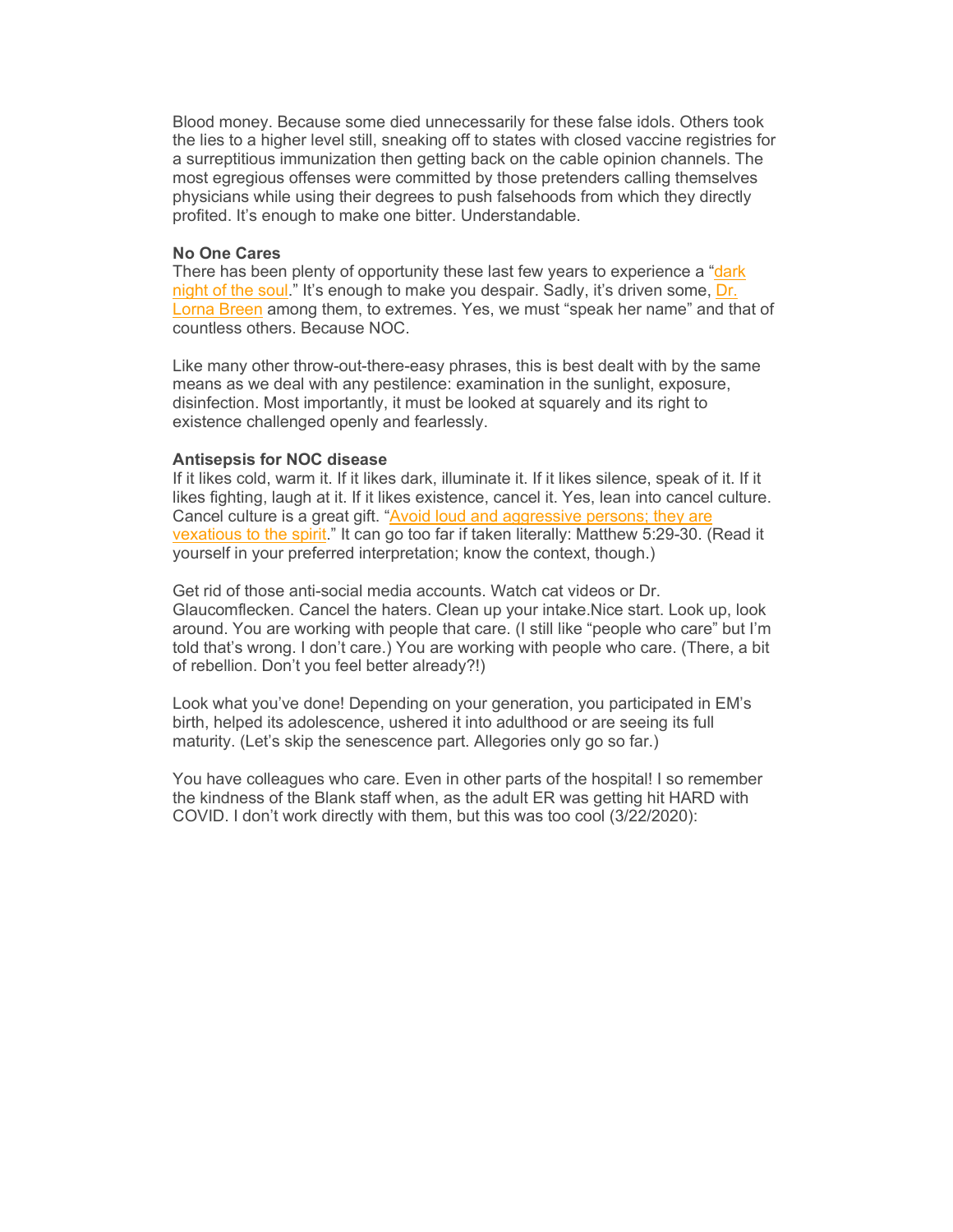

So it's about attitude. Your attitude, my attitude, the attitude of those with whom we voluntarily surround ourselves. And our patients. Really. They depend on you to care. And you do.

As for the rest of the population, take your hint from them. Absent psych disease, never care more than the patient. As the wise man Samuel Schem/Stephen Bergman put it: ["The patient is the one with the disease.](https://elink.clickdimensions.com/c/7/eyJhaSI6NjEzMDk3MDgsImUiOiJlY29yZG92YUBhY2VwLm9yZyIsInJpIjoiY29udGFjdC1iZjJkYjBjOTMxZGNlYzExYTlkMGM3MGI1MWJiYTNhYi03M2VhYjdmNzNkZWI0ZThhYWZiYzI2YzAyYzhjOTdmNSIsInJxIjoiMDItYjIyMTY1LTZkYTE0NDk3YTMxMzRhYTI5ZWIyNTk3NTZkNTBiMjA4IiwicGgiOm51bGwsIm0iOmZhbHNlLCJ1aSI6IjYiLCJ1biI6IiIsInUiOiJodHRwczovL2VuLndpa2lwZWRpYS5vcmcvd2lraS9UaGVfSG91c2Vfb2ZfR29kP19jbGRlZT1UTGpYVGV5NWhwd0c0QkI4YW9ENWtOMFlGamFpNm0yYXJIbDNJOVpVMV83NGtSWmw5WnpZb1ExbzZnZEFpN3FWJnJlY2lwaWVudGlkPWNvbnRhY3QtYmYyZGIwYzkzMWRjZWMxMWE5ZDBjNzBiNTFiYmEzYWItNzNlYWI3ZjczZGViNGU4YWFmYmMyNmMwMmM4Yzk3ZjUmZXNpZD0yZDA5ODExNS0yMWVjLWVjMTEtYTlkMC1jNzBiNTFiYmEzYWIifQ/f9bwTU1-bLhw_yFSsUWGug)"

They are where they are because that's where they intended to go. So they are responsible for their state of health provided they have been given the opportunity. (SDoH)

Antisepsis for NOC? Examine the idea, see if it exists. If you find, in your own realm, that NOC is false, cancel it. I, for my part, think it's a false idea. Someone cares. You do.

That's my opinion. What's yours?

<span id="page-3-0"></span>**Medical Student Corner Survey: An Evaluation of Providers' Confidence in Firearm Safety and Attitudes on Firearm Related Issues**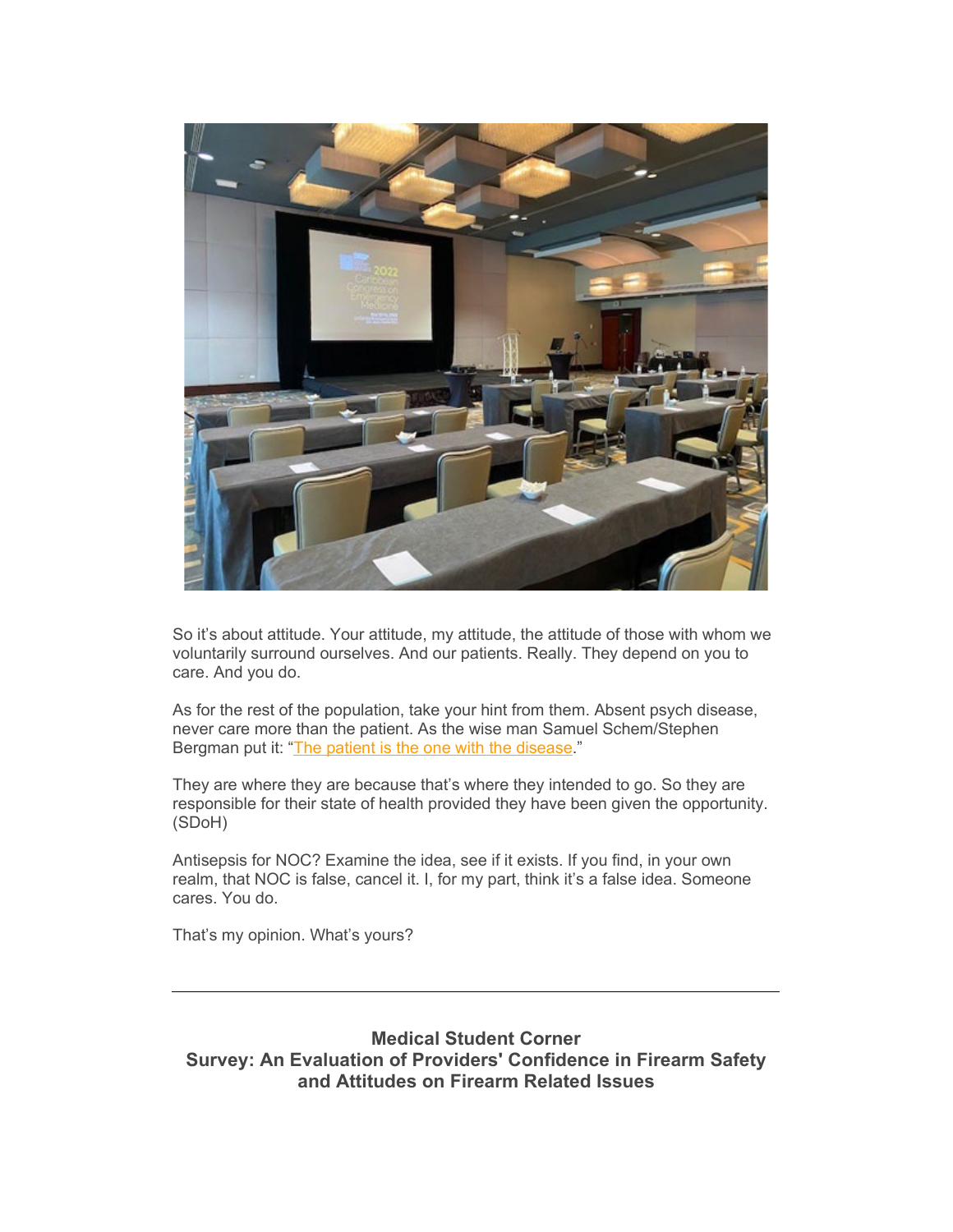# **Benjamin M. Linden**

Researchers at the University of Iowa invite you to complete an anonymous survey study titled, ["An Evaluation of Providers' Confidence in Firearm Safety and Attitudes](https://elink.clickdimensions.com/c/7/eyJhaSI6NjEzMDk3MDgsImUiOiJlY29yZG92YUBhY2VwLm9yZyIsInJpIjoiY29udGFjdC1iZjJkYjBjOTMxZGNlYzExYTlkMGM3MGI1MWJiYTNhYi03M2VhYjdmNzNkZWI0ZThhYWZiYzI2YzAyYzhjOTdmNSIsInJxIjoiMDItYjIyMTY1LTZkYTE0NDk3YTMxMzRhYTI5ZWIyNTk3NTZkNTBiMjA4IiwicGgiOm51bGwsIm0iOmZhbHNlLCJ1aSI6IjciLCJ1biI6Ik1lZGljYWwiLCJ1IjoiaHR0cHM6Ly91aW93YS5xdWFsdHJpY3MuY29tL2pmZS9mb3JtL1NWXzI0Y0xtZzBRRW9maVBvYT9fY2xkZWU9VExqWFRleTVocHdHNEJCOGFvRDVrTjBZRmphaTZtMmFySGwzSTlaVTFfNzRrUlpsOVp6WW9RMW82Z2RBaTdxViZyZWNpcGllbnRpZD1jb250YWN0LWJmMmRiMGM5MzFkY2VjMTFhOWQwYzcwYjUxYmJhM2FiLTczZWFiN2Y3M2RlYjRlOGFhZmJjMjZjMDJjOGM5N2Y1JmVzaWQ9MmQwOTgxMTUtMjFlYy1lYzExLWE5ZDAtYzcwYjUxYmJhM2FiIn0/uDcYYUVVdq28Wqg2X2HGjw)  [on Firearm Related Issues.](https://elink.clickdimensions.com/c/7/eyJhaSI6NjEzMDk3MDgsImUiOiJlY29yZG92YUBhY2VwLm9yZyIsInJpIjoiY29udGFjdC1iZjJkYjBjOTMxZGNlYzExYTlkMGM3MGI1MWJiYTNhYi03M2VhYjdmNzNkZWI0ZThhYWZiYzI2YzAyYzhjOTdmNSIsInJxIjoiMDItYjIyMTY1LTZkYTE0NDk3YTMxMzRhYTI5ZWIyNTk3NTZkNTBiMjA4IiwicGgiOm51bGwsIm0iOmZhbHNlLCJ1aSI6IjciLCJ1biI6Ik1lZGljYWwiLCJ1IjoiaHR0cHM6Ly91aW93YS5xdWFsdHJpY3MuY29tL2pmZS9mb3JtL1NWXzI0Y0xtZzBRRW9maVBvYT9fY2xkZWU9VExqWFRleTVocHdHNEJCOGFvRDVrTjBZRmphaTZtMmFySGwzSTlaVTFfNzRrUlpsOVp6WW9RMW82Z2RBaTdxViZyZWNpcGllbnRpZD1jb250YWN0LWJmMmRiMGM5MzFkY2VjMTFhOWQwYzcwYjUxYmJhM2FiLTczZWFiN2Y3M2RlYjRlOGFhZmJjMjZjMDJjOGM5N2Y1JmVzaWQ9MmQwOTgxMTUtMjFlYy1lYzExLWE5ZDAtYzcwYjUxYmJhM2FiIn0/uDcYYUVVdq28Wqg2X2HGjw)" If you complete the survey, you can enter a raffle to win a \$50 Amazon Gift Card. Twenty-five individuals who complete the survey will be selected as raffle winners.

The study will consist of an online survey of resident, fellow, and attending physicians as well as mid-level providers (Physician Assistants [PAs] and Advanced Registered Nurse Practitioners [ARNPs]) across the state of Iowa. The study will examine the association between provider demographics such as age, sex, previous employment/life experience, upbringing (rural/suburban/urban), current rurality of county, confidence in firearm counselling and specialty with current firearm screening practices.

#### **Specific Purposes:**

1. To determine if providers currently talk about firearm safety with their patients, and if they believe it to be part of their duty as a physician.

2. To establish whether or not providers have a basic understanding of firearm safety and to compare providers' understanding of firearm safety with their confidence in speaking to their patients about firearm safety.

3. To identify a geographical differential in opinions and knowledge on firearm screening.

By completing this study, we hope can better understand if firearm educational sessions or continuing medical education sessions on firearm injury prevention would be valuable for current providers.

The deadline to complete the survey is May of 2023. If you have question about the survey, you can contact the coordinators [Benjamin Linden](https://elink.clickdimensions.com/c/7/eyJhaSI6NjEzMDk3MDgsImUiOiJlY29yZG92YUBhY2VwLm9yZyIsInJpIjoiY29udGFjdC1iZjJkYjBjOTMxZGNlYzExYTlkMGM3MGI1MWJiYTNhYi03M2VhYjdmNzNkZWI0ZThhYWZiYzI2YzAyYzhjOTdmNSIsInJxIjoiMDItYjIyMTY1LTZkYTE0NDk3YTMxMzRhYTI5ZWIyNTk3NTZkNTBiMjA4IiwicGgiOm51bGwsIm0iOmZhbHNlLCJ1aSI6IjgiLCJ1biI6IiIsInUiOiJCZW5qYW1pbi1saW5kZW5AdWlvd2EuZWR1P19jbGRlZT1UTGpYVGV5NWhwd0c0QkI4YW9ENWtOMFlGamFpNm0yYXJIbDNJOVpVMV83NGtSWmw5WnpZb1ExbzZnZEFpN3FWJnJlY2lwaWVudGlkPWNvbnRhY3QtYmYyZGIwYzkzMWRjZWMxMWE5ZDBjNzBiNTFiYmEzYWItNzNlYWI3ZjczZGViNGU4YWFmYmMyNmMwMmM4Yzk3ZjUmZXNpZD0yZDA5ODExNS0yMWVjLWVjMTEtYTlkMC1jNzBiNTFiYmEzYWIifQ/-vkjHhblzUc4i9de3kaDMw) or [Megan Sinik](mailto:megan-sinik@uiowa.edu) via email.

# <span id="page-4-0"></span>**Welcome Members!**

A special welcome to the new members of the Iowa Chapter and to those that renewed their membership with the chapter. We are excited to have you!

[Contact](mailto:ia.chapter@acep.org) the chapter if you would like to get involved at chapter or national level. We can help!

**Alexandra Arlene McMullen-Simpson Amelia H Gilliland Hanna Marie Vos Jacob Douglas Hamilton Kameron Halstead Hartung Kyle J Santee, DO Kyle Paul D'Mello**

**Lauren Elizabeth Eddy Michael P Miller, MD, FACEP Mimi H Williams Rebecca Caroline Peoples Thomas D Striegel, DO, FACEP Zachary Dennis Rasmussen, MD**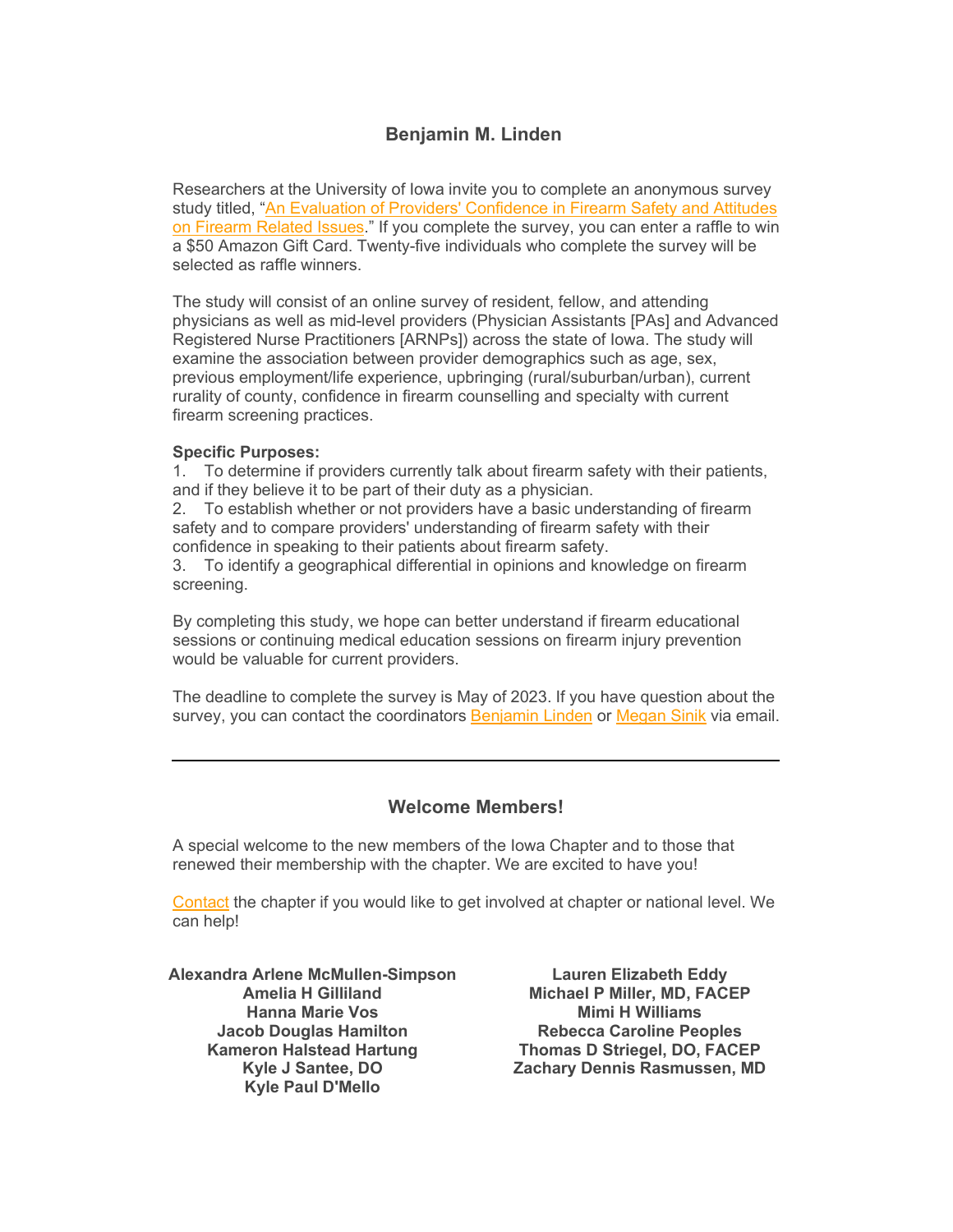# **Follow us on Social Media!**

<span id="page-5-0"></span>

# **FROM NATIONAL ACEP**

**HIM** American College of **Hillis** Emergency Physicians<sup>®</sup>

ADVANCING EMERGENCY CARE

**ACEP Resources & Latest News**

**ACEP Calls for Stronger Protections for Emergency Physicians Who Raise Workplace Safety Concerns:** ACEP spoke directly to the Occupational Safety and Health Administration (OSHA) during a public meeting about whistleblower protections. ACEP Council Speaker Kelly Gray-Eurom, MD, MMM, FACEP, [raised](https://elink.clickdimensions.com/c/7/eyJhaSI6NjEzMDk3MDgsImUiOiJlY29yZG92YUBhY2VwLm9yZyIsInJpIjoiY29udGFjdC1iZjJkYjBjOTMxZGNlYzExYTlkMGM3MGI1MWJiYTNhYi03M2VhYjdmNzNkZWI0ZThhYWZiYzI2YzAyYzhjOTdmNSIsInJxIjoiMDItYjIyMTY1LTZkYTE0NDk3YTMxMzRhYTI5ZWIyNTk3NTZkNTBiMjA4IiwicGgiOm51bGwsIm0iOmZhbHNlLCJ1aSI6IjE1IiwidW4iOiIiLCJ1IjoiaHR0cHM6Ly93d3cuYWNlcC5vcmcvaG9tZS1wYWdlLXJlZGlyZWN0cy9sYXRlc3QtbmV3cy9hY2VwLWNhbGxzLWZvci1zdHJvbmdlci1wcm90ZWN0aW9ucy1mb3ItZW1lcmdlbmN5LXBoeXNpY2lhbnMtd2hvLXJhaXNlLXdvcmtwbGFjZS1zYWZldHktY29uY2VybnMvP19jbGRlZT1UTGpYVGV5NWhwd0c0QkI4YW9ENWtOMFlGamFpNm0yYXJIbDNJOVpVMV83NGtSWmw5WnpZb1ExbzZnZEFpN3FWJnJlY2lwaWVudGlkPWNvbnRhY3QtYmYyZGIwYzkzMWRjZWMxMWE5ZDBjNzBiNTFiYmEzYWItNzNlYWI3ZjczZGViNGU4YWFmYmMyNmMwMmM4Yzk3ZjUmZXNpZD0yZDA5ODExNS0yMWVjLWVjMTEtYTlkMC1jNzBiNTFiYmEzYWIifQ/4w-mW7y8bOOpiXVS8eJgqA)  [the need for due process protections](https://elink.clickdimensions.com/c/7/eyJhaSI6NjEzMDk3MDgsImUiOiJlY29yZG92YUBhY2VwLm9yZyIsInJpIjoiY29udGFjdC1iZjJkYjBjOTMxZGNlYzExYTlkMGM3MGI1MWJiYTNhYi03M2VhYjdmNzNkZWI0ZThhYWZiYzI2YzAyYzhjOTdmNSIsInJxIjoiMDItYjIyMTY1LTZkYTE0NDk3YTMxMzRhYTI5ZWIyNTk3NTZkNTBiMjA4IiwicGgiOm51bGwsIm0iOmZhbHNlLCJ1aSI6IjE1IiwidW4iOiIiLCJ1IjoiaHR0cHM6Ly93d3cuYWNlcC5vcmcvaG9tZS1wYWdlLXJlZGlyZWN0cy9sYXRlc3QtbmV3cy9hY2VwLWNhbGxzLWZvci1zdHJvbmdlci1wcm90ZWN0aW9ucy1mb3ItZW1lcmdlbmN5LXBoeXNpY2lhbnMtd2hvLXJhaXNlLXdvcmtwbGFjZS1zYWZldHktY29uY2VybnMvP19jbGRlZT1UTGpYVGV5NWhwd0c0QkI4YW9ENWtOMFlGamFpNm0yYXJIbDNJOVpVMV83NGtSWmw5WnpZb1ExbzZnZEFpN3FWJnJlY2lwaWVudGlkPWNvbnRhY3QtYmYyZGIwYzkzMWRjZWMxMWE5ZDBjNzBiNTFiYmEzYWItNzNlYWI3ZjczZGViNGU4YWFmYmMyNmMwMmM4Yzk3ZjUmZXNpZD0yZDA5ODExNS0yMWVjLWVjMTEtYTlkMC1jNzBiNTFiYmEzYWIifQ/4w-mW7y8bOOpiXVS8eJgqA) for emergency physicians on the job.

ACEP Clinical Alert: [Shortages in Iodinated Contrast Media, Baby Formula](https://elink.clickdimensions.com/c/7/eyJhaSI6NjEzMDk3MDgsImUiOiJlY29yZG92YUBhY2VwLm9yZyIsInJpIjoiY29udGFjdC1iZjJkYjBjOTMxZGNlYzExYTlkMGM3MGI1MWJiYTNhYi03M2VhYjdmNzNkZWI0ZThhYWZiYzI2YzAyYzhjOTdmNSIsInJxIjoiMDItYjIyMTY1LTZkYTE0NDk3YTMxMzRhYTI5ZWIyNTk3NTZkNTBiMjA4IiwicGgiOm51bGwsIm0iOmZhbHNlLCJ1aSI6IjE2IiwidW4iOiIiLCJ1IjoiaHR0cHM6Ly93d3cuYWNlcC5vcmcvaG9tZS1wYWdlLXJlZGlyZWN0cy9sYXRlc3QtbmV3cy9jbGluaWNhbC1hbGVydC1zaG9ydGFnZXMtaW4taW9kaW5hdGVkLWNvbnRyYXN0LW1lZGlhLWJhYnktZm9ybXVsYS8_X2NsZGVlPVRMalhUZXk1aHB3RzRCQjhhb0Q1a04wWUZqYWk2bTJhckhsM0k5WlUxXzc0a1JabDlaellvUTFvNmdkQWk3cVYmcmVjaXBpZW50aWQ9Y29udGFjdC1iZjJkYjBjOTMxZGNlYzExYTlkMGM3MGI1MWJiYTNhYi03M2VhYjdmNzNkZWI0ZThhYWZiYzI2YzAyYzhjOTdmNSZlc2lkPTJkMDk4MTE1LTIxZWMtZWMxMS1hOWQwLWM3MGI1MWJiYTNhYiJ9/5B1fCdNmac5_jciAeDRhWg)

## **Workforce:**

- **A new analysis of the EM physician resident workforce in** *[Annals of](https://elink.clickdimensions.com/c/7/eyJhaSI6NjEzMDk3MDgsImUiOiJlY29yZG92YUBhY2VwLm9yZyIsInJpIjoiY29udGFjdC1iZjJkYjBjOTMxZGNlYzExYTlkMGM3MGI1MWJiYTNhYi03M2VhYjdmNzNkZWI0ZThhYWZiYzI2YzAyYzhjOTdmNSIsInJxIjoiMDItYjIyMTY1LTZkYTE0NDk3YTMxMzRhYTI5ZWIyNTk3NTZkNTBiMjA4IiwicGgiOm51bGwsIm0iOmZhbHNlLCJ1aSI6IjE3IiwidW4iOiIiLCJ1IjoiaHR0cHM6Ly93d3cuYW5uZW1lcmdtZWQuY29tL2FydGljbGUvUzAxOTYtMDY0NCgyMikwMDE4Ni1YL2Z1bGx0ZXh0P19jbGRlZT1UTGpYVGV5NWhwd0c0QkI4YW9ENWtOMFlGamFpNm0yYXJIbDNJOVpVMV83NGtSWmw5WnpZb1ExbzZnZEFpN3FWJnJlY2lwaWVudGlkPWNvbnRhY3QtYmYyZGIwYzkzMWRjZWMxMWE5ZDBjNzBiNTFiYmEzYWItNzNlYWI3ZjczZGViNGU4YWFmYmMyNmMwMmM4Yzk3ZjUmZXNpZD0yZDA5ODExNS0yMWVjLWVjMTEtYTlkMC1jNzBiNTFiYmEzYWIifQ/ruzfKCigj--V2UGhKfy1EA)  [Emergency Medicine](https://elink.clickdimensions.com/c/7/eyJhaSI6NjEzMDk3MDgsImUiOiJlY29yZG92YUBhY2VwLm9yZyIsInJpIjoiY29udGFjdC1iZjJkYjBjOTMxZGNlYzExYTlkMGM3MGI1MWJiYTNhYi03M2VhYjdmNzNkZWI0ZThhYWZiYzI2YzAyYzhjOTdmNSIsInJxIjoiMDItYjIyMTY1LTZkYTE0NDk3YTMxMzRhYTI5ZWIyNTk3NTZkNTBiMjA4IiwicGgiOm51bGwsIm0iOmZhbHNlLCJ1aSI6IjE3IiwidW4iOiIiLCJ1IjoiaHR0cHM6Ly93d3cuYW5uZW1lcmdtZWQuY29tL2FydGljbGUvUzAxOTYtMDY0NCgyMikwMDE4Ni1YL2Z1bGx0ZXh0P19jbGRlZT1UTGpYVGV5NWhwd0c0QkI4YW9ENWtOMFlGamFpNm0yYXJIbDNJOVpVMV83NGtSWmw5WnpZb1ExbzZnZEFpN3FWJnJlY2lwaWVudGlkPWNvbnRhY3QtYmYyZGIwYzkzMWRjZWMxMWE5ZDBjNzBiNTFiYmEzYWItNzNlYWI3ZjczZGViNGU4YWFmYmMyNmMwMmM4Yzk3ZjUmZXNpZD0yZDA5ODExNS0yMWVjLWVjMTEtYTlkMC1jNzBiNTFiYmEzYWIifQ/ruzfKCigj--V2UGhKfy1EA)* finds that while the number of residency programs is increasing, new programs are disproportionately located in urban areas in states with existing programs, rather than rural communities with limited access to emergency care. [Read more](https://elink.clickdimensions.com/c/7/eyJhaSI6NjEzMDk3MDgsImUiOiJlY29yZG92YUBhY2VwLm9yZyIsInJpIjoiY29udGFjdC1iZjJkYjBjOTMxZGNlYzExYTlkMGM3MGI1MWJiYTNhYi03M2VhYjdmNzNkZWI0ZThhYWZiYzI2YzAyYzhjOTdmNSIsInJxIjoiMDItYjIyMTY1LTZkYTE0NDk3YTMxMzRhYTI5ZWIyNTk3NTZkNTBiMjA4IiwicGgiOm51bGwsIm0iOmZhbHNlLCJ1aSI6IjE4IiwidW4iOiIiLCJ1IjoiaHR0cHM6Ly93d3cuZW1lcmdlbmN5cGh5c2ljaWFucy5vcmcvcHJlc3MtcmVsZWFzZXMvMjAyMi81LTEyLTIyLXVuZXZlbi1kaXN0cmlidXRpb24tb2YtZW1lcmdlbmN5LXBoeXNpY2lhbi1yZXNpZGVuY3ktcHJvZ3JhbXMtY2FuLWltcGFjdC13b3JrZm9yY2UtY2hhbGxlbmdlcy1uZXctYW5hbHlzaXMtZmluZHM_X2NsZGVlPVRMalhUZXk1aHB3RzRCQjhhb0Q1a04wWUZqYWk2bTJhckhsM0k5WlUxXzc0a1JabDlaellvUTFvNmdkQWk3cVYmcmVjaXBpZW50aWQ9Y29udGFjdC1iZjJkYjBjOTMxZGNlYzExYTlkMGM3MGI1MWJiYTNhYi03M2VhYjdmNzNkZWI0ZThhYWZiYzI2YzAyYzhjOTdmNSZlc2lkPTJkMDk4MTE1LTIxZWMtZWMxMS1hOWQwLWM3MGI1MWJiYTNhYiJ9/j8A5Tj2Bwnfo-aDxgVfbJg)
- **Building toward a better future, ACEP is moving forward on EM workforce initiatives**. [Watch an update](https://elink.clickdimensions.com/c/7/eyJhaSI6NjEzMDk3MDgsImUiOiJlY29yZG92YUBhY2VwLm9yZyIsInJpIjoiY29udGFjdC1iZjJkYjBjOTMxZGNlYzExYTlkMGM3MGI1MWJiYTNhYi03M2VhYjdmNzNkZWI0ZThhYWZiYzI2YzAyYzhjOTdmNSIsInJxIjoiMDItYjIyMTY1LTZkYTE0NDk3YTMxMzRhYTI5ZWIyNTk3NTZkNTBiMjA4IiwicGgiOm51bGwsIm0iOmZhbHNlLCJ1aSI6IjE5IiwidW4iOiIiLCJ1IjoiaHR0cHM6Ly93d3cuYWNlcC5vcmcvbGlmZS1hcy1hLXBoeXNpY2lhbi93b3JrZm9yY2Uvd29ya2ZvcmNlLXZpZGVvcy93b3JrZm9yY2UtbWludXRlLXZpZGVvcy9lbS13b3JrZm9yY2Utc2VjdGlvbi10b3duLWhhbGwtLS1hcHJpbC0zMC0yMDIyLz9fY2xkZWU9VExqWFRleTVocHdHNEJCOGFvRDVrTjBZRmphaTZtMmFySGwzSTlaVTFfNzRrUlpsOVp6WW9RMW82Z2RBaTdxViZyZWNpcGllbnRpZD1jb250YWN0LWJmMmRiMGM5MzFkY2VjMTFhOWQwYzcwYjUxYmJhM2FiLTczZWFiN2Y3M2RlYjRlOGFhZmJjMjZjMDJjOGM5N2Y1JmVzaWQ9MmQwOTgxMTUtMjFlYy1lYzExLWE5ZDAtYzcwYjUxYmJhM2FiIn0/BUXHCOlMN3e2yCXkt5yyNw) from ACEP President Dr. Gillian Schmitz on ACEP's progress during this April 28 town hall webinar hosted by the EM Workforce Section.

ACEP has launched a **public campaign ["Who Takes Care of You in an](https://elink.clickdimensions.com/c/7/eyJhaSI6NjEzMDk3MDgsImUiOiJlY29yZG92YUBhY2VwLm9yZyIsInJpIjoiY29udGFjdC1iZjJkYjBjOTMxZGNlYzExYTlkMGM3MGI1MWJiYTNhYi03M2VhYjdmNzNkZWI0ZThhYWZiYzI2YzAyYzhjOTdmNSIsInJxIjoiMDItYjIyMTY1LTZkYTE0NDk3YTMxMzRhYTI5ZWIyNTk3NTZkNTBiMjA4IiwicGgiOm51bGwsIm0iOmZhbHNlLCJ1aSI6IjIwIiwidW4iOiIiLCJ1IjoiaHR0cHM6Ly93d3cuZW1lcmdlbmN5cGh5c2ljaWFucy5vcmcvYXJ0aWNsZS9lcjEwMS93aG8tdGFrZXMtY2FyZS1vZi15b3UtaW4tYW4tZW1lcmdlbmN5P19jbGRlZT1UTGpYVGV5NWhwd0c0QkI4YW9ENWtOMFlGamFpNm0yYXJIbDNJOVpVMV83NGtSWmw5WnpZb1ExbzZnZEFpN3FWJnJlY2lwaWVudGlkPWNvbnRhY3QtYmYyZGIwYzkzMWRjZWMxMWE5ZDBjNzBiNTFiYmEzYWItNzNlYWI3ZjczZGViNGU4YWFmYmMyNmMwMmM4Yzk3ZjUmZXNpZD0yZDA5ODExNS0yMWVjLWVjMTEtYTlkMC1jNzBiNTFiYmEzYWIifQ/_uY_wsUsoh0FSpG2m_ACGw)  [Emergency?](https://elink.clickdimensions.com/c/7/eyJhaSI6NjEzMDk3MDgsImUiOiJlY29yZG92YUBhY2VwLm9yZyIsInJpIjoiY29udGFjdC1iZjJkYjBjOTMxZGNlYzExYTlkMGM3MGI1MWJiYTNhYi03M2VhYjdmNzNkZWI0ZThhYWZiYzI2YzAyYzhjOTdmNSIsInJxIjoiMDItYjIyMTY1LTZkYTE0NDk3YTMxMzRhYTI5ZWIyNTk3NTZkNTBiMjA4IiwicGgiOm51bGwsIm0iOmZhbHNlLCJ1aSI6IjIwIiwidW4iOiIiLCJ1IjoiaHR0cHM6Ly93d3cuZW1lcmdlbmN5cGh5c2ljaWFucy5vcmcvYXJ0aWNsZS9lcjEwMS93aG8tdGFrZXMtY2FyZS1vZi15b3UtaW4tYW4tZW1lcmdlbmN5P19jbGRlZT1UTGpYVGV5NWhwd0c0QkI4YW9ENWtOMFlGamFpNm0yYXJIbDNJOVpVMV83NGtSWmw5WnpZb1ExbzZnZEFpN3FWJnJlY2lwaWVudGlkPWNvbnRhY3QtYmYyZGIwYzkzMWRjZWMxMWE5ZDBjNzBiNTFiYmEzYWItNzNlYWI3ZjczZGViNGU4YWFmYmMyNmMwMmM4Yzk3ZjUmZXNpZD0yZDA5ODExNS0yMWVjLWVjMTEtYTlkMC1jNzBiNTFiYmEzYWIifQ/_uY_wsUsoh0FSpG2m_ACGw)"** that includes a series of videos outlining unique aspects of the job and explaining the significant difference in training and education required for physicians. Here are [new scope of practice talking points.](https://elink.clickdimensions.com/c/7/eyJhaSI6NjEzMDk3MDgsImUiOiJlY29yZG92YUBhY2VwLm9yZyIsInJpIjoiY29udGFjdC1iZjJkYjBjOTMxZGNlYzExYTlkMGM3MGI1MWJiYTNhYi03M2VhYjdmNzNkZWI0ZThhYWZiYzI2YzAyYzhjOTdmNSIsInJxIjoiMDItYjIyMTY1LTZkYTE0NDk3YTMxMzRhYTI5ZWIyNTk3NTZkNTBiMjA4IiwicGgiOm51bGwsIm0iOmZhbHNlLCJ1aSI6IjIxIiwidW4iOiIiLCJ1IjoiaHR0cHM6Ly93d3cuYWNlcC5vcmcvYWNlcC1tZWRpYS1odWIvbWVkaWEtaHViLWFydGljbGVzL21hcmNoLTIwMjIvc2NvcGUtb2YtcHJhY3RpY2UtdGFsa2luZy1wb2ludHMvP19jbGRlZT1UTGpYVGV5NWhwd0c0QkI4YW9ENWtOMFlGamFpNm0yYXJIbDNJOVpVMV83NGtSWmw5WnpZb1ExbzZnZEFpN3FWJnJlY2lwaWVudGlkPWNvbnRhY3QtYmYyZGIwYzkzMWRjZWMxMWE5ZDBjNzBiNTFiYmEzYWItNzNlYWI3ZjczZGViNGU4YWFmYmMyNmMwMmM4Yzk3ZjUmZXNpZD0yZDA5ODExNS0yMWVjLWVjMTEtYTlkMC1jNzBiNTFiYmEzYWIifQ/PGzFyeFPC37uGJiu9HE4lw)

**Problem solving: It's what we do.** [Take a look at the issues we're tackling](https://elink.clickdimensions.com/c/7/eyJhaSI6NjEzMDk3MDgsImUiOiJlY29yZG92YUBhY2VwLm9yZyIsInJpIjoiY29udGFjdC1iZjJkYjBjOTMxZGNlYzExYTlkMGM3MGI1MWJiYTNhYi03M2VhYjdmNzNkZWI0ZThhYWZiYzI2YzAyYzhjOTdmNSIsInJxIjoiMDItYjIyMTY1LTZkYTE0NDk3YTMxMzRhYTI5ZWIyNTk3NTZkNTBiMjA4IiwicGgiOm51bGwsIm0iOmZhbHNlLCJ1aSI6IjIyIiwidW4iOiIiLCJ1IjoiaHR0cHM6Ly93d3cuYWNlcC5vcmcvd2hvLXdlLWFyZS9wdWxsaW5nLXRvZ2V0aGVyLTIwMjEtYW5udWFsLXJlcG9ydC8_X2NsZGVlPVRMalhUZXk1aHB3RzRCQjhhb0Q1a04wWUZqYWk2bTJhckhsM0k5WlUxXzc0a1JabDlaellvUTFvNmdkQWk3cVYmcmVjaXBpZW50aWQ9Y29udGFjdC1iZjJkYjBjOTMxZGNlYzExYTlkMGM3MGI1MWJiYTNhYi03M2VhYjdmNzNkZWI0ZThhYWZiYzI2YzAyYzhjOTdmNSZlc2lkPTJkMDk4MTE1LTIxZWMtZWMxMS1hOWQwLWM3MGI1MWJiYTNhYiJ9/6IoHUyRZj5_qPpdJq2yHCw) and how you can join the cause.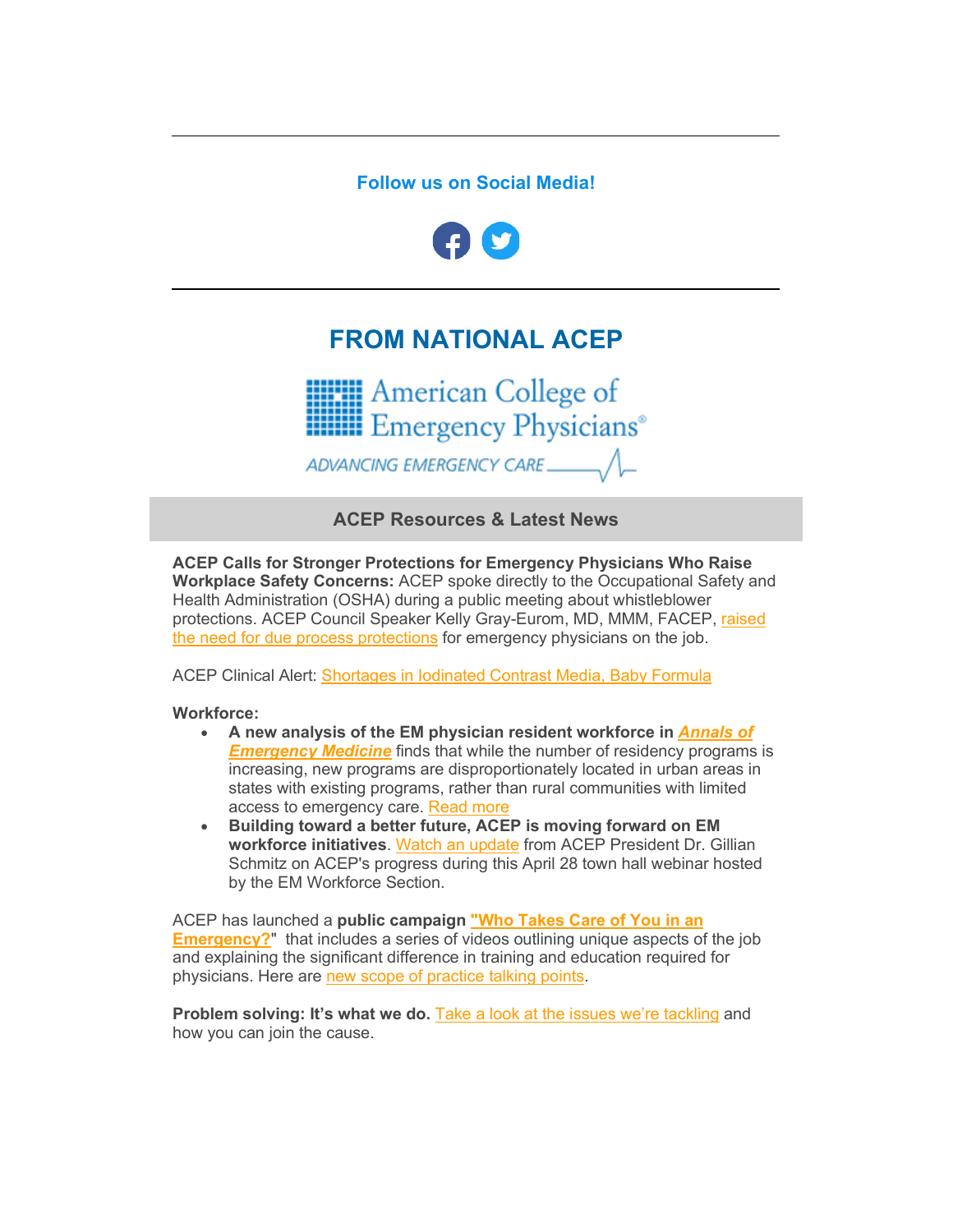More than 100 leaders, members and staff worked together to create **[ACEP's new](https://elink.clickdimensions.com/c/7/eyJhaSI6NjEzMDk3MDgsImUiOiJlY29yZG92YUBhY2VwLm9yZyIsInJpIjoiY29udGFjdC1iZjJkYjBjOTMxZGNlYzExYTlkMGM3MGI1MWJiYTNhYi03M2VhYjdmNzNkZWI0ZThhYWZiYzI2YzAyYzhjOTdmNSIsInJxIjoiMDItYjIyMTY1LTZkYTE0NDk3YTMxMzRhYTI5ZWIyNTk3NTZkNTBiMjA4IiwicGgiOm51bGwsIm0iOmZhbHNlLCJ1aSI6IjIzIiwidW4iOiIiLCJ1IjoiaHR0cHM6Ly93d3cuYWNlcC5vcmcvc3RyYXRlZ2ljcGxhbi8_X2NsZGVlPVRMalhUZXk1aHB3RzRCQjhhb0Q1a04wWUZqYWk2bTJhckhsM0k5WlUxXzc0a1JabDlaellvUTFvNmdkQWk3cVYmcmVjaXBpZW50aWQ9Y29udGFjdC1iZjJkYjBjOTMxZGNlYzExYTlkMGM3MGI1MWJiYTNhYi03M2VhYjdmNzNkZWI0ZThhYWZiYzI2YzAyYzhjOTdmNSZlc2lkPTJkMDk4MTE1LTIxZWMtZWMxMS1hOWQwLWM3MGI1MWJiYTNhYiJ9/X6PZF4Oh3hMCccZFlA25MA)  [strategic plan!](https://elink.clickdimensions.com/c/7/eyJhaSI6NjEzMDk3MDgsImUiOiJlY29yZG92YUBhY2VwLm9yZyIsInJpIjoiY29udGFjdC1iZjJkYjBjOTMxZGNlYzExYTlkMGM3MGI1MWJiYTNhYi03M2VhYjdmNzNkZWI0ZThhYWZiYzI2YzAyYzhjOTdmNSIsInJxIjoiMDItYjIyMTY1LTZkYTE0NDk3YTMxMzRhYTI5ZWIyNTk3NTZkNTBiMjA4IiwicGgiOm51bGwsIm0iOmZhbHNlLCJ1aSI6IjIzIiwidW4iOiIiLCJ1IjoiaHR0cHM6Ly93d3cuYWNlcC5vcmcvc3RyYXRlZ2ljcGxhbi8_X2NsZGVlPVRMalhUZXk1aHB3RzRCQjhhb0Q1a04wWUZqYWk2bTJhckhsM0k5WlUxXzc0a1JabDlaellvUTFvNmdkQWk3cVYmcmVjaXBpZW50aWQ9Y29udGFjdC1iZjJkYjBjOTMxZGNlYzExYTlkMGM3MGI1MWJiYTNhYi03M2VhYjdmNzNkZWI0ZThhYWZiYzI2YzAyYzhjOTdmNSZlc2lkPTJkMDk4MTE1LTIxZWMtZWMxMS1hOWQwLWM3MGI1MWJiYTNhYiJ9/X6PZF4Oh3hMCccZFlA25MA) It's an important roadmap for our future.** Together we'll build a better future for emergency physicians everywhere!

#### **It's Emergency Medicine Wellness Week!**

May is Mental Health Awareness Month, and ACEP's Wellness Section is marking the occasion by kicking off its annual Emergency Medicine Wellness Week tomorrow, May 22. View more physician wellness resources by visiting [ACEP's](https://elink.clickdimensions.com/c/7/eyJhaSI6NjEzMDk3MDgsImUiOiJlY29yZG92YUBhY2VwLm9yZyIsInJpIjoiY29udGFjdC1iZjJkYjBjOTMxZGNlYzExYTlkMGM3MGI1MWJiYTNhYi03M2VhYjdmNzNkZWI0ZThhYWZiYzI2YzAyYzhjOTdmNSIsInJxIjoiMDItYjIyMTY1LTZkYTE0NDk3YTMxMzRhYTI5ZWIyNTk3NTZkNTBiMjA4IiwicGgiOm51bGwsIm0iOmZhbHNlLCJ1aSI6IjI0IiwidW4iOiIiLCJ1IjoiaHR0cHM6Ly93d3cuYWNlcC5vcmcvd2VsbG5lc3MvP19jbGRlZT1UTGpYVGV5NWhwd0c0QkI4YW9ENWtOMFlGamFpNm0yYXJIbDNJOVpVMV83NGtSWmw5WnpZb1ExbzZnZEFpN3FWJnJlY2lwaWVudGlkPWNvbnRhY3QtYmYyZGIwYzkzMWRjZWMxMWE5ZDBjNzBiNTFiYmEzYWItNzNlYWI3ZjczZGViNGU4YWFmYmMyNmMwMmM4Yzk3ZjUmZXNpZD0yZDA5ODExNS0yMWVjLWVjMTEtYTlkMC1jNzBiNTFiYmEzYWIifQ/ZJCP1GeMwPR21HRxIMSOVQ)  [Wellness](https://elink.clickdimensions.com/c/7/eyJhaSI6NjEzMDk3MDgsImUiOiJlY29yZG92YUBhY2VwLm9yZyIsInJpIjoiY29udGFjdC1iZjJkYjBjOTMxZGNlYzExYTlkMGM3MGI1MWJiYTNhYi03M2VhYjdmNzNkZWI0ZThhYWZiYzI2YzAyYzhjOTdmNSIsInJxIjoiMDItYjIyMTY1LTZkYTE0NDk3YTMxMzRhYTI5ZWIyNTk3NTZkNTBiMjA4IiwicGgiOm51bGwsIm0iOmZhbHNlLCJ1aSI6IjI0IiwidW4iOiIiLCJ1IjoiaHR0cHM6Ly93d3cuYWNlcC5vcmcvd2VsbG5lc3MvP19jbGRlZT1UTGpYVGV5NWhwd0c0QkI4YW9ENWtOMFlGamFpNm0yYXJIbDNJOVpVMV83NGtSWmw5WnpZb1ExbzZnZEFpN3FWJnJlY2lwaWVudGlkPWNvbnRhY3QtYmYyZGIwYzkzMWRjZWMxMWE5ZDBjNzBiNTFiYmEzYWItNzNlYWI3ZjczZGViNGU4YWFmYmMyNmMwMmM4Yzk3ZjUmZXNpZD0yZDA5ODExNS0yMWVjLWVjMTEtYTlkMC1jNzBiNTFiYmEzYWIifQ/ZJCP1GeMwPR21HRxIMSOVQ) Hub.

The **[May issue of](https://elink.clickdimensions.com/c/7/eyJhaSI6NjEzMDk3MDgsImUiOiJlY29yZG92YUBhY2VwLm9yZyIsInJpIjoiY29udGFjdC1iZjJkYjBjOTMxZGNlYzExYTlkMGM3MGI1MWJiYTNhYi03M2VhYjdmNzNkZWI0ZThhYWZiYzI2YzAyYzhjOTdmNSIsInJxIjoiMDItYjIyMTY1LTZkYTE0NDk3YTMxMzRhYTI5ZWIyNTk3NTZkNTBiMjA4IiwicGgiOm51bGwsIm0iOmZhbHNlLCJ1aSI6IjI1IiwidW4iOiIiLCJ1IjoiaHR0cHM6Ly93d3cuYWNlcG5vdy5jb20vaXNzdWVzLz9pc3N1ZT1hY2VwLW5vdy12b2wtNDEtbm8tMDUtbWF5LTIwMjImX2NsZGVlPVRMalhUZXk1aHB3RzRCQjhhb0Q1a04wWUZqYWk2bTJhckhsM0k5WlUxXzc0a1JabDlaellvUTFvNmdkQWk3cVYmcmVjaXBpZW50aWQ9Y29udGFjdC1iZjJkYjBjOTMxZGNlYzExYTlkMGM3MGI1MWJiYTNhYi03M2VhYjdmNzNkZWI0ZThhYWZiYzI2YzAyYzhjOTdmNSZlc2lkPTJkMDk4MTE1LTIxZWMtZWMxMS1hOWQwLWM3MGI1MWJiYTNhYiJ9/RPgms5H_MNhtuug__u1Myw) ACEP Now features new articles focused on behavioral health**, including [The Importance of System-Level Wellness](https://elink.clickdimensions.com/c/7/eyJhaSI6NjEzMDk3MDgsImUiOiJlY29yZG92YUBhY2VwLm9yZyIsInJpIjoiY29udGFjdC1iZjJkYjBjOTMxZGNlYzExYTlkMGM3MGI1MWJiYTNhYi03M2VhYjdmNzNkZWI0ZThhYWZiYzI2YzAyYzhjOTdmNSIsInJxIjoiMDItYjIyMTY1LTZkYTE0NDk3YTMxMzRhYTI5ZWIyNTk3NTZkNTBiMjA4IiwicGgiOm51bGwsIm0iOmZhbHNlLCJ1aSI6IjI2IiwidW4iOiIiLCJ1IjoiaHR0cHM6Ly93d3cuYWNlcG5vdy5jb20vYXJ0aWNsZS9pbXBvcnRhbmNlLW9mLXN5c3RlbS1sZXZlbC13ZWxsbmVzcy8_X2NsZGVlPVRMalhUZXk1aHB3RzRCQjhhb0Q1a04wWUZqYWk2bTJhckhsM0k5WlUxXzc0a1JabDlaellvUTFvNmdkQWk3cVYmcmVjaXBpZW50aWQ9Y29udGFjdC1iZjJkYjBjOTMxZGNlYzExYTlkMGM3MGI1MWJiYTNhYi03M2VhYjdmNzNkZWI0ZThhYWZiYzI2YzAyYzhjOTdmNSZlc2lkPTJkMDk4MTE1LTIxZWMtZWMxMS1hOWQwLWM3MGI1MWJiYTNhYiJ9/Ps7tu6UStnw3MXDE6YLH2A) and [How to](https://elink.clickdimensions.com/c/7/eyJhaSI6NjEzMDk3MDgsImUiOiJlY29yZG92YUBhY2VwLm9yZyIsInJpIjoiY29udGFjdC1iZjJkYjBjOTMxZGNlYzExYTlkMGM3MGI1MWJiYTNhYi03M2VhYjdmNzNkZWI0ZThhYWZiYzI2YzAyYzhjOTdmNSIsInJxIjoiMDItYjIyMTY1LTZkYTE0NDk3YTMxMzRhYTI5ZWIyNTk3NTZkNTBiMjA4IiwicGgiOm51bGwsIm0iOmZhbHNlLCJ1aSI6IjI3IiwidW4iOiIiLCJ1IjoiaHR0cHM6Ly93d3cuYWNlcG5vdy5jb20vYXJ0aWNsZS9ob3ctY2FuLXRoZXktcmVmdXNlLz9fY2xkZWU9VExqWFRleTVocHdHNEJCOGFvRDVrTjBZRmphaTZtMmFySGwzSTlaVTFfNzRrUlpsOVp6WW9RMW82Z2RBaTdxViZyZWNpcGllbnRpZD1jb250YWN0LWJmMmRiMGM5MzFkY2VjMTFhOWQwYzcwYjUxYmJhM2FiLTczZWFiN2Y3M2RlYjRlOGFhZmJjMjZjMDJjOGM5N2Y1JmVzaWQ9MmQwOTgxMTUtMjFlYy1lYzExLWE5ZDAtYzcwYjUxYmJhM2FiIn0/83SUx_dXR-L_roKLLGhPlQ)  Approach [Psychiatric Patients who Wish to](https://elink.clickdimensions.com/c/7/eyJhaSI6NjEzMDk3MDgsImUiOiJlY29yZG92YUBhY2VwLm9yZyIsInJpIjoiY29udGFjdC1iZjJkYjBjOTMxZGNlYzExYTlkMGM3MGI1MWJiYTNhYi03M2VhYjdmNzNkZWI0ZThhYWZiYzI2YzAyYzhjOTdmNSIsInJxIjoiMDItYjIyMTY1LTZkYTE0NDk3YTMxMzRhYTI5ZWIyNTk3NTZkNTBiMjA4IiwicGgiOm51bGwsIm0iOmZhbHNlLCJ1aSI6IjI3IiwidW4iOiIiLCJ1IjoiaHR0cHM6Ly93d3cuYWNlcG5vdy5jb20vYXJ0aWNsZS9ob3ctY2FuLXRoZXktcmVmdXNlLz9fY2xkZWU9VExqWFRleTVocHdHNEJCOGFvRDVrTjBZRmphaTZtMmFySGwzSTlaVTFfNzRrUlpsOVp6WW9RMW82Z2RBaTdxViZyZWNpcGllbnRpZD1jb250YWN0LWJmMmRiMGM5MzFkY2VjMTFhOWQwYzcwYjUxYmJhM2FiLTczZWFiN2Y3M2RlYjRlOGFhZmJjMjZjMDJjOGM5N2Y1JmVzaWQ9MmQwOTgxMTUtMjFlYy1lYzExLWE5ZDAtYzcwYjUxYmJhM2FiIn0/83SUx_dXR-L_roKLLGhPlQ) Refuse Treatment in the ED.

#### **Advocacy:**

**Help Move the Workplace Violence Prevention Bill Forward!** Ask your U.S. Senators to co-sponsor and support the "Workplace Violence Prevention for Health Care and Social Service Workers Act" (S.4182). [Take Action!](https://elink.clickdimensions.com/c/7/eyJhaSI6NjEzMDk3MDgsImUiOiJlY29yZG92YUBhY2VwLm9yZyIsInJpIjoiY29udGFjdC1iZjJkYjBjOTMxZGNlYzExYTlkMGM3MGI1MWJiYTNhYi03M2VhYjdmNzNkZWI0ZThhYWZiYzI2YzAyYzhjOTdmNSIsInJxIjoiMDItYjIyMTY1LTZkYTE0NDk3YTMxMzRhYTI5ZWIyNTk3NTZkNTBiMjA4IiwicGgiOm51bGwsIm0iOmZhbHNlLCJ1aSI6IjI4IiwidW4iOiIiLCJ1IjoiaHR0cHM6Ly93d3cuYWNlcC5vcmcvZmVkZXJhbC1hZHZvY2FjeS9mZWRlcmFsLWFkdm9jYWN5LW92ZXJ2aWV3L2Fkdm9jYWN5LWFjdGlvbi1jZW50ZXIvP19jbGRlZT1UTGpYVGV5NWhwd0c0QkI4YW9ENWtOMFlGamFpNm0yYXJIbDNJOVpVMV83NGtSWmw5WnpZb1ExbzZnZEFpN3FWJnJlY2lwaWVudGlkPWNvbnRhY3QtYmYyZGIwYzkzMWRjZWMxMWE5ZDBjNzBiNTFiYmEzYWItNzNlYWI3ZjczZGViNGU4YWFmYmMyNmMwMmM4Yzk3ZjUmZXNpZD0yZDA5ODExNS0yMWVjLWVjMTEtYTlkMC1jNzBiNTFiYmEzYWIifQ/Yu9-C3vuoGzR_Qh2EHZTHQ)

On May 4, ACEP and the Emergency Nurses Association hosted a press event at Capitol Hill to increase public awareness of workplace violence in the emergency department and to push for swift passage of the "Workplace Violence Prevention for Health Care and Social Service Workers Act." [Read the press release with more](https://elink.clickdimensions.com/c/7/eyJhaSI6NjEzMDk3MDgsImUiOiJlY29yZG92YUBhY2VwLm9yZyIsInJpIjoiY29udGFjdC1iZjJkYjBjOTMxZGNlYzExYTlkMGM3MGI1MWJiYTNhYi03M2VhYjdmNzNkZWI0ZThhYWZiYzI2YzAyYzhjOTdmNSIsInJxIjoiMDItYjIyMTY1LTZkYTE0NDk3YTMxMzRhYTI5ZWIyNTk3NTZkNTBiMjA4IiwicGgiOm51bGwsIm0iOmZhbHNlLCJ1aSI6IjI5IiwidW4iOiIiLCJ1IjoiaHR0cDovL3NtMS5tdWx0aXZpZXcuY29tL3QvZ2NIMUFBa2JhQlBXTllRZFFNQk9tQzBaeUVZc2FZNDdVUFoyY2FhYWFZNDdCUkg0QzRvYWE_aj13WGtkbWVtYX4yNUVxa1NvZi55aHF-YW1wO1Q9d1hrZG1lbWF-MjVFcWtTb2YueWhxfmFtcDtiPU5lfmFtcDs3PSZfY2xkZWU9VExqWFRleTVocHdHNEJCOGFvRDVrTjBZRmphaTZtMmFySGwzSTlaVTFfNzRrUlpsOVp6WW9RMW82Z2RBaTdxViZyZWNpcGllbnRpZD1jb250YWN0LWJmMmRiMGM5MzFkY2VjMTFhOWQwYzcwYjUxYmJhM2FiLTczZWFiN2Y3M2RlYjRlOGFhZmJjMjZjMDJjOGM5N2Y1JmVzaWQ9MmQwOTgxMTUtMjFlYy1lYzExLWE5ZDAtYzcwYjUxYmJhM2FiIn0/7zESA2hI6AG7qyZmsw2zUg)  [information about the bill.](https://elink.clickdimensions.com/c/7/eyJhaSI6NjEzMDk3MDgsImUiOiJlY29yZG92YUBhY2VwLm9yZyIsInJpIjoiY29udGFjdC1iZjJkYjBjOTMxZGNlYzExYTlkMGM3MGI1MWJiYTNhYi03M2VhYjdmNzNkZWI0ZThhYWZiYzI2YzAyYzhjOTdmNSIsInJxIjoiMDItYjIyMTY1LTZkYTE0NDk3YTMxMzRhYTI5ZWIyNTk3NTZkNTBiMjA4IiwicGgiOm51bGwsIm0iOmZhbHNlLCJ1aSI6IjI5IiwidW4iOiIiLCJ1IjoiaHR0cDovL3NtMS5tdWx0aXZpZXcuY29tL3QvZ2NIMUFBa2JhQlBXTllRZFFNQk9tQzBaeUVZc2FZNDdVUFoyY2FhYWFZNDdCUkg0QzRvYWE_aj13WGtkbWVtYX4yNUVxa1NvZi55aHF-YW1wO1Q9d1hrZG1lbWF-MjVFcWtTb2YueWhxfmFtcDtiPU5lfmFtcDs3PSZfY2xkZWU9VExqWFRleTVocHdHNEJCOGFvRDVrTjBZRmphaTZtMmFySGwzSTlaVTFfNzRrUlpsOVp6WW9RMW82Z2RBaTdxViZyZWNpcGllbnRpZD1jb250YWN0LWJmMmRiMGM5MzFkY2VjMTFhOWQwYzcwYjUxYmJhM2FiLTczZWFiN2Y3M2RlYjRlOGFhZmJjMjZjMDJjOGM5N2Y1JmVzaWQ9MmQwOTgxMTUtMjFlYy1lYzExLWE5ZDAtYzcwYjUxYmJhM2FiIn0/7zESA2hI6AG7qyZmsw2zUg) Watch the [Facebook Live recording](https://elink.clickdimensions.com/c/7/eyJhaSI6NjEzMDk3MDgsImUiOiJlY29yZG92YUBhY2VwLm9yZyIsInJpIjoiY29udGFjdC1iZjJkYjBjOTMxZGNlYzExYTlkMGM3MGI1MWJiYTNhYi03M2VhYjdmNzNkZWI0ZThhYWZiYzI2YzAyYzhjOTdmNSIsInJxIjoiMDItYjIyMTY1LTZkYTE0NDk3YTMxMzRhYTI5ZWIyNTk3NTZkNTBiMjA4IiwicGgiOm51bGwsIm0iOmZhbHNlLCJ1aSI6IjMwIiwidW4iOiIiLCJ1IjoiaHR0cHM6Ly93d3cuZmFjZWJvb2suY29tL3dhdGNoL2xpdmUvP2V4dGlkPU5TLVVOSy1VTkstVU5LLUlPU19HSzBULUdLMUMmcmVmPXdhdGNoX3Blcm1hbGluayZ2PTM1NDgzNDY5MDA0Mjc1NSZfY2xkZWU9VExqWFRleTVocHdHNEJCOGFvRDVrTjBZRmphaTZtMmFySGwzSTlaVTFfNzRrUlpsOVp6WW9RMW82Z2RBaTdxViZyZWNpcGllbnRpZD1jb250YWN0LWJmMmRiMGM5MzFkY2VjMTFhOWQwYzcwYjUxYmJhM2FiLTczZWFiN2Y3M2RlYjRlOGFhZmJjMjZjMDJjOGM5N2Y1JmVzaWQ9MmQwOTgxMTUtMjFlYy1lYzExLWE5ZDAtYzcwYjUxYmJhM2FiIn0/ZPzOTZpZoRl9Qalh9kZUhQ) of the press event.

## **No Surprises Act**

In the latest twist, the government requests Texas court place a "hold" on its surprise billing appeal. [What does this mean for ACEP's lawsuit?](https://elink.clickdimensions.com/c/7/eyJhaSI6NjEzMDk3MDgsImUiOiJlY29yZG92YUBhY2VwLm9yZyIsInJpIjoiY29udGFjdC1iZjJkYjBjOTMxZGNlYzExYTlkMGM3MGI1MWJiYTNhYi03M2VhYjdmNzNkZWI0ZThhYWZiYzI2YzAyYzhjOTdmNSIsInJxIjoiMDItYjIyMTY1LTZkYTE0NDk3YTMxMzRhYTI5ZWIyNTk3NTZkNTBiMjA4IiwicGgiOm51bGwsIm0iOmZhbHNlLCJ1aSI6IjMxIiwidW4iOiIiLCJ1IjoiaHR0cHM6Ly93d3cuZW1lcmdlbmN5cGh5c2ljaWFucy5vcmcvcHJlc3MtcmVsZWFzZXMvMjAyMi9pbi1sYXRlc3QtdHdpc3QtZ292ZXJubWVudC1yZXF1ZXN0cy10ZXhhcy1jb3VydC1wbGFjZS1ob2xkLW9uLWl0cy1zdXJwcmlzZS1iaWxsaW5nLWFwcGVhbD9fY2xkZWU9VExqWFRleTVocHdHNEJCOGFvRDVrTjBZRmphaTZtMmFySGwzSTlaVTFfNzRrUlpsOVp6WW9RMW82Z2RBaTdxViZyZWNpcGllbnRpZD1jb250YWN0LWJmMmRiMGM5MzFkY2VjMTFhOWQwYzcwYjUxYmJhM2FiLTczZWFiN2Y3M2RlYjRlOGFhZmJjMjZjMDJjOGM5N2Y1JmVzaWQ9MmQwOTgxMTUtMjFlYy1lYzExLWE5ZDAtYzcwYjUxYmJhM2FiIn0/8Ein0T8Wnh7vu7_dcclP3g) [Dive deeper and learn more](https://elink.clickdimensions.com/c/7/eyJhaSI6NjEzMDk3MDgsImUiOiJlY29yZG92YUBhY2VwLm9yZyIsInJpIjoiY29udGFjdC1iZjJkYjBjOTMxZGNlYzExYTlkMGM3MGI1MWJiYTNhYi03M2VhYjdmNzNkZWI0ZThhYWZiYzI2YzAyYzhjOTdmNSIsInJxIjoiMDItYjIyMTY1LTZkYTE0NDk3YTMxMzRhYTI5ZWIyNTk3NTZkNTBiMjA4IiwicGgiOm51bGwsIm0iOmZhbHNlLCJ1aSI6IjMyIiwidW4iOiIiLCJ1IjoiaHR0cHM6Ly93d3cuYWNlcC5vcmcvZmVkZXJhbC1hZHZvY2FjeS9mZWRlcmFsLWFkdm9jYWN5LW92ZXJ2aWV3L2FjZXA0dS9hY2VwNHUtb3V0LW9mLW5ldHdvcmsvP19jbGRlZT1UTGpYVGV5NWhwd0c0QkI4YW9ENWtOMFlGamFpNm0yYXJIbDNJOVpVMV83NGtSWmw5WnpZb1ExbzZnZEFpN3FWJnJlY2lwaWVudGlkPWNvbnRhY3QtYmYyZGIwYzkzMWRjZWMxMWE5ZDBjNzBiNTFiYmEzYWItNzNlYWI3ZjczZGViNGU4YWFmYmMyNmMwMmM4Yzk3ZjUmZXNpZD0yZDA5ODExNS0yMWVjLWVjMTEtYTlkMC1jNzBiNTFiYmEzYWIifQ/-7diUMJ37biuBlUoWvy0FQ) about ACEP's many years of advocacy on this issue that led up to this law.

## **Prioritize Physician Mental Health**

It's Mental Health Month and a good time to look at the recently-passed Dr. Lorna Breen Act. This vital legislation, named after an ACEP member who struggled and was tragically lost during the first surge of the pandemic, went from an idea to a law that will help protect the emotional health and wellbeing of emergency physicians. [See ACEP's Role.](https://elink.clickdimensions.com/c/7/eyJhaSI6NjEzMDk3MDgsImUiOiJlY29yZG92YUBhY2VwLm9yZyIsInJpIjoiY29udGFjdC1iZjJkYjBjOTMxZGNlYzExYTlkMGM3MGI1MWJiYTNhYi03M2VhYjdmNzNkZWI0ZThhYWZiYzI2YzAyYzhjOTdmNSIsInJxIjoiMDItYjIyMTY1LTZkYTE0NDk3YTMxMzRhYTI5ZWIyNTk3NTZkNTBiMjA4IiwicGgiOm51bGwsIm0iOmZhbHNlLCJ1aSI6IjMzIiwidW4iOiIiLCJ1IjoiaHR0cHM6Ly93d3cuYWNlcC5vcmcvZmVkZXJhbC1hZHZvY2FjeS9tZW50YWwtaGVhbHRoL2RyLi1sb3JuYS1icmVlbi1oZWFsdGgtY2FyZS1wcm92aWRlci1wcm90ZWN0aW9uLWFjdC8_X2NsZGVlPVRMalhUZXk1aHB3RzRCQjhhb0Q1a04wWUZqYWk2bTJhckhsM0k5WlUxXzc0a1JabDlaellvUTFvNmdkQWk3cVYmcmVjaXBpZW50aWQ9Y29udGFjdC1iZjJkYjBjOTMxZGNlYzExYTlkMGM3MGI1MWJiYTNhYi03M2VhYjdmNzNkZWI0ZThhYWZiYzI2YzAyYzhjOTdmNSZlc2lkPTJkMDk4MTE1LTIxZWMtZWMxMS1hOWQwLWM3MGI1MWJiYTNhYiJ9/Ih-_k2SwLYqoF7ljmqRcQg)

## **Regulatory Updates:**

- [NEW BLOG SERIES: Value based Care in Emergency Medicine--](https://elink.clickdimensions.com/c/7/eyJhaSI6NjEzMDk3MDgsImUiOiJlY29yZG92YUBhY2VwLm9yZyIsInJpIjoiY29udGFjdC1iZjJkYjBjOTMxZGNlYzExYTlkMGM3MGI1MWJiYTNhYi03M2VhYjdmNzNkZWI0ZThhYWZiYzI2YzAyYzhjOTdmNSIsInJxIjoiMDItYjIyMTY1LTZkYTE0NDk3YTMxMzRhYTI5ZWIyNTk3NTZkNTBiMjA4IiwicGgiOm51bGwsIm0iOmZhbHNlLCJ1aSI6IjM0IiwidW4iOiIiLCJ1IjoiaHR0cHM6Ly93d3cuYWNlcC5vcmcvZmVkZXJhbC1hZHZvY2FjeS9mZWRlcmFsLWFkdm9jYWN5LW92ZXJ2aWV3L3JlZ3MtLWVnZ3MvcmVncy0tZWdncy1hcnRpY2xlcy9yZWdzLS1lZ2dzLS0tbWF5LTE5LTIwMjIvP19jbGRlZT1UTGpYVGV5NWhwd0c0QkI4YW9ENWtOMFlGamFpNm0yYXJIbDNJOVpVMV83NGtSWmw5WnpZb1ExbzZnZEFpN3FWJnJlY2lwaWVudGlkPWNvbnRhY3QtYmYyZGIwYzkzMWRjZWMxMWE5ZDBjNzBiNTFiYmEzYWItNzNlYWI3ZjczZGViNGU4YWFmYmMyNmMwMmM4Yzk3ZjUmZXNpZD0yZDA5ODExNS0yMWVjLWVjMTEtYTlkMC1jNzBiNTFiYmEzYWIifQ/Q-cr5OQD5gQ5dnwDrjb2QQ) an [Overview](https://elink.clickdimensions.com/c/7/eyJhaSI6NjEzMDk3MDgsImUiOiJlY29yZG92YUBhY2VwLm9yZyIsInJpIjoiY29udGFjdC1iZjJkYjBjOTMxZGNlYzExYTlkMGM3MGI1MWJiYTNhYi03M2VhYjdmNzNkZWI0ZThhYWZiYzI2YzAyYzhjOTdmNSIsInJxIjoiMDItYjIyMTY1LTZkYTE0NDk3YTMxMzRhYTI5ZWIyNTk3NTZkNTBiMjA4IiwicGgiOm51bGwsIm0iOmZhbHNlLCJ1aSI6IjM0IiwidW4iOiIiLCJ1IjoiaHR0cHM6Ly93d3cuYWNlcC5vcmcvZmVkZXJhbC1hZHZvY2FjeS9mZWRlcmFsLWFkdm9jYWN5LW92ZXJ2aWV3L3JlZ3MtLWVnZ3MvcmVncy0tZWdncy1hcnRpY2xlcy9yZWdzLS1lZ2dzLS0tbWF5LTE5LTIwMjIvP19jbGRlZT1UTGpYVGV5NWhwd0c0QkI4YW9ENWtOMFlGamFpNm0yYXJIbDNJOVpVMV83NGtSWmw5WnpZb1ExbzZnZEFpN3FWJnJlY2lwaWVudGlkPWNvbnRhY3QtYmYyZGIwYzkzMWRjZWMxMWE5ZDBjNzBiNTFiYmEzYWItNzNlYWI3ZjczZGViNGU4YWFmYmMyNmMwMmM4Yzk3ZjUmZXNpZD0yZDA5ODExNS0yMWVjLWVjMTEtYTlkMC1jNzBiNTFiYmEzYWIifQ/Q-cr5OQD5gQ5dnwDrjb2QQ) (5/19/22)
- [CMS Finalizes New Network Adequacy Requirements for Certain Private](https://elink.clickdimensions.com/c/7/eyJhaSI6NjEzMDk3MDgsImUiOiJlY29yZG92YUBhY2VwLm9yZyIsInJpIjoiY29udGFjdC1iZjJkYjBjOTMxZGNlYzExYTlkMGM3MGI1MWJiYTNhYi03M2VhYjdmNzNkZWI0ZThhYWZiYzI2YzAyYzhjOTdmNSIsInJxIjoiMDItYjIyMTY1LTZkYTE0NDk3YTMxMzRhYTI5ZWIyNTk3NTZkNTBiMjA4IiwicGgiOm51bGwsIm0iOmZhbHNlLCJ1aSI6IjM1IiwidW4iOiIiLCJ1IjoiaHR0cHM6Ly93d3cuYWNlcC5vcmcvZmVkZXJhbC1hZHZvY2FjeS9mZWRlcmFsLWFkdm9jYWN5LW92ZXJ2aWV3L3JlZ3MtLWVnZ3MvcmVncy0tZWdncy1hcnRpY2xlcy9yZWdzLS1lZ2dzLS0tbWF5LTEyLTIwMjIvP19jbGRlZT1UTGpYVGV5NWhwd0c0QkI4YW9ENWtOMFlGamFpNm0yYXJIbDNJOVpVMV83NGtSWmw5WnpZb1ExbzZnZEFpN3FWJnJlY2lwaWVudGlkPWNvbnRhY3QtYmYyZGIwYzkzMWRjZWMxMWE5ZDBjNzBiNTFiYmEzYWItNzNlYWI3ZjczZGViNGU4YWFmYmMyNmMwMmM4Yzk3ZjUmZXNpZD0yZDA5ODExNS0yMWVjLWVjMTEtYTlkMC1jNzBiNTFiYmEzYWIifQ/X2pr8mmdfeM19p519HZJvQ)  [Health Plans](https://elink.clickdimensions.com/c/7/eyJhaSI6NjEzMDk3MDgsImUiOiJlY29yZG92YUBhY2VwLm9yZyIsInJpIjoiY29udGFjdC1iZjJkYjBjOTMxZGNlYzExYTlkMGM3MGI1MWJiYTNhYi03M2VhYjdmNzNkZWI0ZThhYWZiYzI2YzAyYzhjOTdmNSIsInJxIjoiMDItYjIyMTY1LTZkYTE0NDk3YTMxMzRhYTI5ZWIyNTk3NTZkNTBiMjA4IiwicGgiOm51bGwsIm0iOmZhbHNlLCJ1aSI6IjM1IiwidW4iOiIiLCJ1IjoiaHR0cHM6Ly93d3cuYWNlcC5vcmcvZmVkZXJhbC1hZHZvY2FjeS9mZWRlcmFsLWFkdm9jYWN5LW92ZXJ2aWV3L3JlZ3MtLWVnZ3MvcmVncy0tZWdncy1hcnRpY2xlcy9yZWdzLS1lZ2dzLS0tbWF5LTEyLTIwMjIvP19jbGRlZT1UTGpYVGV5NWhwd0c0QkI4YW9ENWtOMFlGamFpNm0yYXJIbDNJOVpVMV83NGtSWmw5WnpZb1ExbzZnZEFpN3FWJnJlY2lwaWVudGlkPWNvbnRhY3QtYmYyZGIwYzkzMWRjZWMxMWE5ZDBjNzBiNTFiYmEzYWItNzNlYWI3ZjczZGViNGU4YWFmYmMyNmMwMmM4Yzk3ZjUmZXNpZD0yZDA5ODExNS0yMWVjLWVjMTEtYTlkMC1jNzBiNTFiYmEzYWIifQ/X2pr8mmdfeM19p519HZJvQ) (5/12/22)
- [No Alternative Payment Model for Emergency Physicians and other](https://elink.clickdimensions.com/c/7/eyJhaSI6NjEzMDk3MDgsImUiOiJlY29yZG92YUBhY2VwLm9yZyIsInJpIjoiY29udGFjdC1iZjJkYjBjOTMxZGNlYzExYTlkMGM3MGI1MWJiYTNhYi03M2VhYjdmNzNkZWI0ZThhYWZiYzI2YzAyYzhjOTdmNSIsInJxIjoiMDItYjIyMTY1LTZkYTE0NDk3YTMxMzRhYTI5ZWIyNTk3NTZkNTBiMjA4IiwicGgiOm51bGwsIm0iOmZhbHNlLCJ1aSI6IjM2IiwidW4iOiIiLCJ1IjoiaHR0cHM6Ly93d3cuYWNlcC5vcmcvZmVkZXJhbC1hZHZvY2FjeS9mZWRlcmFsLWFkdm9jYWN5LW92ZXJ2aWV3L3JlZ3MtLWVnZ3MvcmVncy0tZWdncy1hcnRpY2xlcy9yZWdzLS1lZ2dzLS0tbWF5LTUtMjAyMi8_X2NsZGVlPVRMalhUZXk1aHB3RzRCQjhhb0Q1a04wWUZqYWk2bTJhckhsM0k5WlUxXzc0a1JabDlaellvUTFvNmdkQWk3cVYmcmVjaXBpZW50aWQ9Y29udGFjdC1iZjJkYjBjOTMxZGNlYzExYTlkMGM3MGI1MWJiYTNhYi03M2VhYjdmNzNkZWI0ZThhYWZiYzI2YzAyYzhjOTdmNSZlc2lkPTJkMDk4MTE1LTIxZWMtZWMxMS1hOWQwLWM3MGI1MWJiYTNhYiJ9/5qUvIpTF4P1oncsBLE2P-g)  [Specialists…The AMA Has a Proposed Solution](https://elink.clickdimensions.com/c/7/eyJhaSI6NjEzMDk3MDgsImUiOiJlY29yZG92YUBhY2VwLm9yZyIsInJpIjoiY29udGFjdC1iZjJkYjBjOTMxZGNlYzExYTlkMGM3MGI1MWJiYTNhYi03M2VhYjdmNzNkZWI0ZThhYWZiYzI2YzAyYzhjOTdmNSIsInJxIjoiMDItYjIyMTY1LTZkYTE0NDk3YTMxMzRhYTI5ZWIyNTk3NTZkNTBiMjA4IiwicGgiOm51bGwsIm0iOmZhbHNlLCJ1aSI6IjM2IiwidW4iOiIiLCJ1IjoiaHR0cHM6Ly93d3cuYWNlcC5vcmcvZmVkZXJhbC1hZHZvY2FjeS9mZWRlcmFsLWFkdm9jYWN5LW92ZXJ2aWV3L3JlZ3MtLWVnZ3MvcmVncy0tZWdncy1hcnRpY2xlcy9yZWdzLS1lZ2dzLS0tbWF5LTUtMjAyMi8_X2NsZGVlPVRMalhUZXk1aHB3RzRCQjhhb0Q1a04wWUZqYWk2bTJhckhsM0k5WlUxXzc0a1JabDlaellvUTFvNmdkQWk3cVYmcmVjaXBpZW50aWQ9Y29udGFjdC1iZjJkYjBjOTMxZGNlYzExYTlkMGM3MGI1MWJiYTNhYi03M2VhYjdmNzNkZWI0ZThhYWZiYzI2YzAyYzhjOTdmNSZlc2lkPTJkMDk4MTE1LTIxZWMtZWMxMS1hOWQwLWM3MGI1MWJiYTNhYiJ9/5qUvIpTF4P1oncsBLE2P-g) (5/5/22)
- [ACEP Responds to FTC and DOJ Request for Information on Mergers and](https://elink.clickdimensions.com/c/7/eyJhaSI6NjEzMDk3MDgsImUiOiJlY29yZG92YUBhY2VwLm9yZyIsInJpIjoiY29udGFjdC1iZjJkYjBjOTMxZGNlYzExYTlkMGM3MGI1MWJiYTNhYi03M2VhYjdmNzNkZWI0ZThhYWZiYzI2YzAyYzhjOTdmNSIsInJxIjoiMDItYjIyMTY1LTZkYTE0NDk3YTMxMzRhYTI5ZWIyNTk3NTZkNTBiMjA4IiwicGgiOm51bGwsIm0iOmZhbHNlLCJ1aSI6IjM3IiwidW4iOiIiLCJ1IjoiaHR0cHM6Ly93d3cuYWNlcC5vcmcvZmVkZXJhbC1hZHZvY2FjeS9mZWRlcmFsLWFkdm9jYWN5LW92ZXJ2aWV3L3JlZ3MtLWVnZ3MvcmVncy0tZWdncy1hcnRpY2xlcy9yZWdzLS1lZ2dzLS0tYXByaWwtMjEtMjAyMi8_X2NsZGVlPVRMalhUZXk1aHB3RzRCQjhhb0Q1a04wWUZqYWk2bTJhckhsM0k5WlUxXzc0a1JabDlaellvUTFvNmdkQWk3cVYmcmVjaXBpZW50aWQ9Y29udGFjdC1iZjJkYjBjOTMxZGNlYzExYTlkMGM3MGI1MWJiYTNhYi03M2VhYjdmNzNkZWI0ZThhYWZiYzI2YzAyYzhjOTdmNSZlc2lkPTJkMDk4MTE1LTIxZWMtZWMxMS1hOWQwLWM3MGI1MWJiYTNhYiJ9/gKuLpvBAuMiCcFNOiJ9xgg)  [Acquisitions in Health Care](https://elink.clickdimensions.com/c/7/eyJhaSI6NjEzMDk3MDgsImUiOiJlY29yZG92YUBhY2VwLm9yZyIsInJpIjoiY29udGFjdC1iZjJkYjBjOTMxZGNlYzExYTlkMGM3MGI1MWJiYTNhYi03M2VhYjdmNzNkZWI0ZThhYWZiYzI2YzAyYzhjOTdmNSIsInJxIjoiMDItYjIyMTY1LTZkYTE0NDk3YTMxMzRhYTI5ZWIyNTk3NTZkNTBiMjA4IiwicGgiOm51bGwsIm0iOmZhbHNlLCJ1aSI6IjM3IiwidW4iOiIiLCJ1IjoiaHR0cHM6Ly93d3cuYWNlcC5vcmcvZmVkZXJhbC1hZHZvY2FjeS9mZWRlcmFsLWFkdm9jYWN5LW92ZXJ2aWV3L3JlZ3MtLWVnZ3MvcmVncy0tZWdncy1hcnRpY2xlcy9yZWdzLS1lZ2dzLS0tYXByaWwtMjEtMjAyMi8_X2NsZGVlPVRMalhUZXk1aHB3RzRCQjhhb0Q1a04wWUZqYWk2bTJhckhsM0k5WlUxXzc0a1JabDlaellvUTFvNmdkQWk3cVYmcmVjaXBpZW50aWQ9Y29udGFjdC1iZjJkYjBjOTMxZGNlYzExYTlkMGM3MGI1MWJiYTNhYi03M2VhYjdmNzNkZWI0ZThhYWZiYzI2YzAyYzhjOTdmNSZlc2lkPTJkMDk4MTE1LTIxZWMtZWMxMS1hOWQwLWM3MGI1MWJiYTNhYiJ9/gKuLpvBAuMiCcFNOiJ9xgg) (4/21/22)